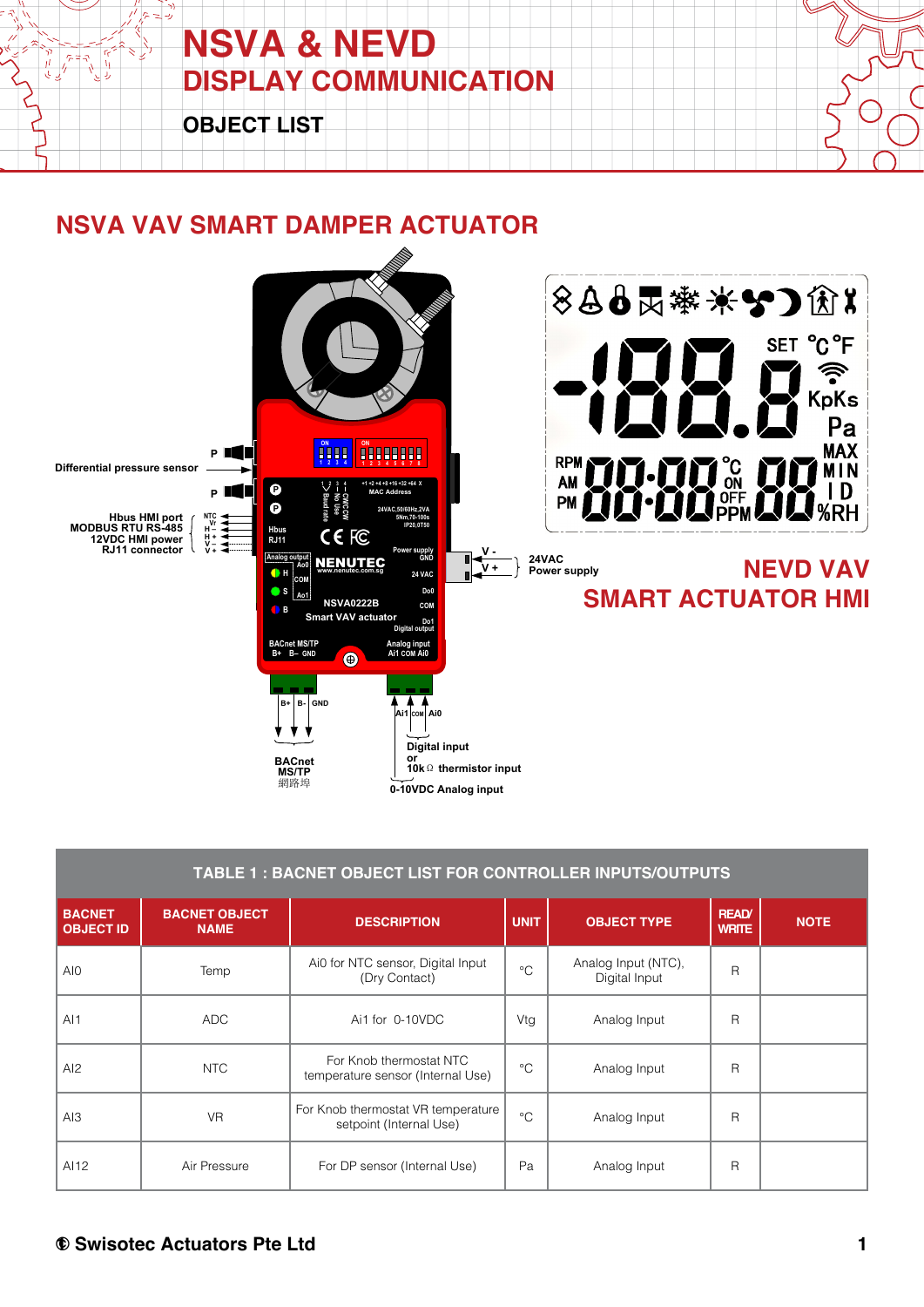l

| <b>BACNET</b><br><b>OBJECT ID</b> | <b>BACNET OBJECT</b><br><b>NAME</b> | <b>DESCRIPTION</b>                               | <b>UNIT</b>    | <b>OBJECT TYPE</b> | <b>READ</b><br><b>WRITE</b> | <b>NOTE</b> |
|-----------------------------------|-------------------------------------|--------------------------------------------------|----------------|--------------------|-----------------------------|-------------|
| AI13                              | Air Flow                            | For VAV box airflow (Internal Use)               | <b>LPS</b>     | Analog Input       | $\mathsf{R}$                |             |
| AO14                              | AO <sub>0</sub>                     | Ao0 For 0-10VDC (Heating Valve<br>Output)        | $\%$           | Analog Output      | <b>RW</b>                   |             |
| AO15                              | AO <sub>1</sub>                     | Ao1 for 0-10VDC                                  | Vtg            | Analog Output      | <b>RW</b>                   |             |
| B <sub>14</sub>                   | Over Current                        | Actuator DC motor over current<br>(Internal Use) | $\overline{a}$ | Digital Input      | <b>RW</b>                   |             |
| BI <sub>5</sub>                   | $BI-5$                              | Actuator DC motor over current<br>(Internal Use) |                | Digital Input      | <b>RW</b>                   |             |
| BO <sub>6</sub>                   | Open Damper                         | Damper actuator open control<br>(Internal Use)   | $\blacksquare$ | Digital Output     | <b>RW</b>                   |             |
| BO <sub>7</sub>                   | Close Damper                        | Damper actuator close control<br>(Internal Use)  |                | Digital Output     | <b>RW</b>                   |             |
| BO <sub>8</sub>                   | DO <sub>0</sub>                     | DO0 for 24VAC                                    | $\blacksquare$ | Digital Output     | <b>RW</b>                   |             |
| BO <sub>9</sub>                   | DO <sub>1</sub>                     | DO1 for 24VAC                                    |                | Digital Output     | <b>RW</b>                   |             |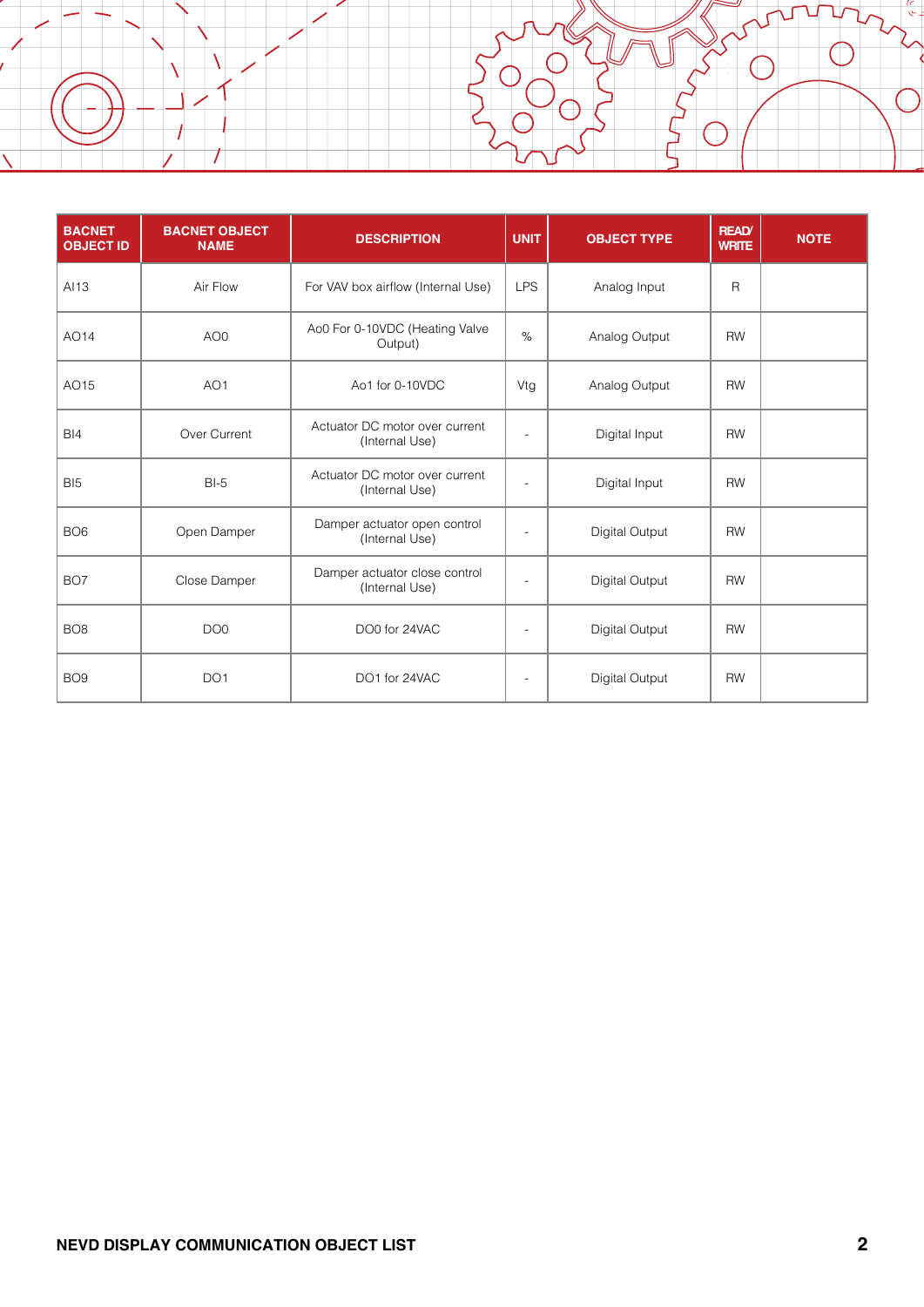**OBJECT LIST**

 $\sqrt{7} = 7$ 

| <b>BACNET OBJECT LIST FOR ANALOG VALUES</b> |                                         |                                                                                                                  |                            |                                |                             |                       |                                                                        |  |
|---------------------------------------------|-----------------------------------------|------------------------------------------------------------------------------------------------------------------|----------------------------|--------------------------------|-----------------------------|-----------------------|------------------------------------------------------------------------|--|
| <b>BACNET</b><br><b>OBJECT ID</b>           | <b>BACNET OBJECT</b><br><b>NAME</b>     | <b>DESCRIPTION / RANGE</b>                                                                                       | <b>UNIT</b>                | <b>DEFAULT</b><br><b>VALUE</b> | <b>READ</b><br><b>WRITE</b> | <b>MODBUS</b><br>ID   | <b>NOTE</b>                                                            |  |
| AV <sub>0</sub>                             | <b>BACnet device instance</b><br>number | $0 - 1000$                                                                                                       | $\overline{a}$             | 1000                           | $\mathsf{R}$                | R0 (HMI)              | The value in PC<br>configuration<br>software must be<br>divided by 10. |  |
| AV <sub>1</sub>                             | DDC Program Version                     | $\overline{a}$                                                                                                   | $\overline{\phantom{a}}$   | $\overline{a}$                 | $\mathsf R$                 | R <sub>1</sub>        | $\overline{\phantom{a}}$                                               |  |
| AV <sub>2</sub>                             | VAV box K factor                        | 0-3276                                                                                                           | $\overline{\phantom{a}}$   | 100                            | <b>RW</b>                   | R <sub>2</sub> (HMI)  |                                                                        |  |
| AV3                                         | VAV box inlet diameter<br>mm            | $100 = 4"$<br>$125 = 5"$<br>$150 = 6"$<br>$200 = 8"$<br>$250 = 10"$<br>$300 = 12"$<br>$350 = 14"$<br>$400 = 16"$ | mm                         | 100                            | <b>RW</b>                   | R3 (HMI)              |                                                                        |  |
| AV4                                         | VAV actual airflow for<br><b>HMI</b>    | 0-9999                                                                                                           | LPS,<br>CFM,<br><b>CMH</b> | $\overline{a}$                 | $\mathsf{R}$                | R4 (HMI)              |                                                                        |  |
| AV <sub>5</sub>                             | VAV demand airflow                      | 0-9999                                                                                                           | LPS,<br>CFM,<br><b>CMH</b> | 1000                           | <b>RW</b>                   | R <sub>5</sub>        |                                                                        |  |
| AV <sub>6</sub>                             | Forced airflow control                  | 0-9999                                                                                                           | LPS,<br>CFM,<br><b>CMH</b> | 1000                           | <b>RW</b>                   | R6 (HMI)              |                                                                        |  |
| AV7                                         | Cooling maximum airflow                 | 0-9999                                                                                                           | LPS,<br>CFM,<br><b>CMH</b> | 30                             | <b>RW</b>                   | R7 (HMI)              | ÷,                                                                     |  |
| AV <sub>8</sub>                             | Cooling minimum airflow                 | 0-9999                                                                                                           | LPS,<br>CFM,<br><b>CMH</b> | 10                             | <b>RW</b>                   | R8 (HMI)              |                                                                        |  |
| AV9                                         | Heating maximum airflow                 | 0-9999                                                                                                           | LPS,<br>CFM,<br><b>CMH</b> | 30                             | <b>RW</b>                   | R9 (HMI)              |                                                                        |  |
| AV10                                        | Heating minimum airflow                 | 0-9999                                                                                                           | LPS,<br>CFM,<br>CMH        | 10                             | <b>RW</b>                   | R <sub>10</sub> (HMI) | $\overline{\phantom{a}}$                                               |  |
| AV11                                        | VAV damper position<br>$(0-10)$         | $0 - 10$                                                                                                         | $\blacksquare$             | $\overline{\phantom{a}}$       | $\mathsf R$                 | R11 (HMI)             | Modbus HMI<br>value is 10 times<br>of this value                       |  |
| AV12                                        | VAV damper override<br>position (0-10)  | $0 - 10$                                                                                                         | $\frac{1}{2}$              | $\overline{a}$                 | RW                          | R12 (HMI)             | $\Box$                                                                 |  |
| AV13                                        | Damper actuator travel<br>time          | $0 - 100$                                                                                                        | Sec                        | $\overline{a}$                 | $\mathsf R$                 | R <sub>13</sub>       |                                                                        |  |
| AV <sub>14</sub>                            | Heating floating valve<br>travel time   | $0 - 100$                                                                                                        | Sec                        | 50                             | $\mathsf R$                 | R <sub>14</sub>       | $\overline{\phantom{a}}$                                               |  |
| AV15                                        | Cooling PID parameter-<br>Kp            | 0-3276                                                                                                           | $\%$ /°C                   | 50                             | RW                          | R <sub>15</sub>       | $\overline{\phantom{a}}$                                               |  |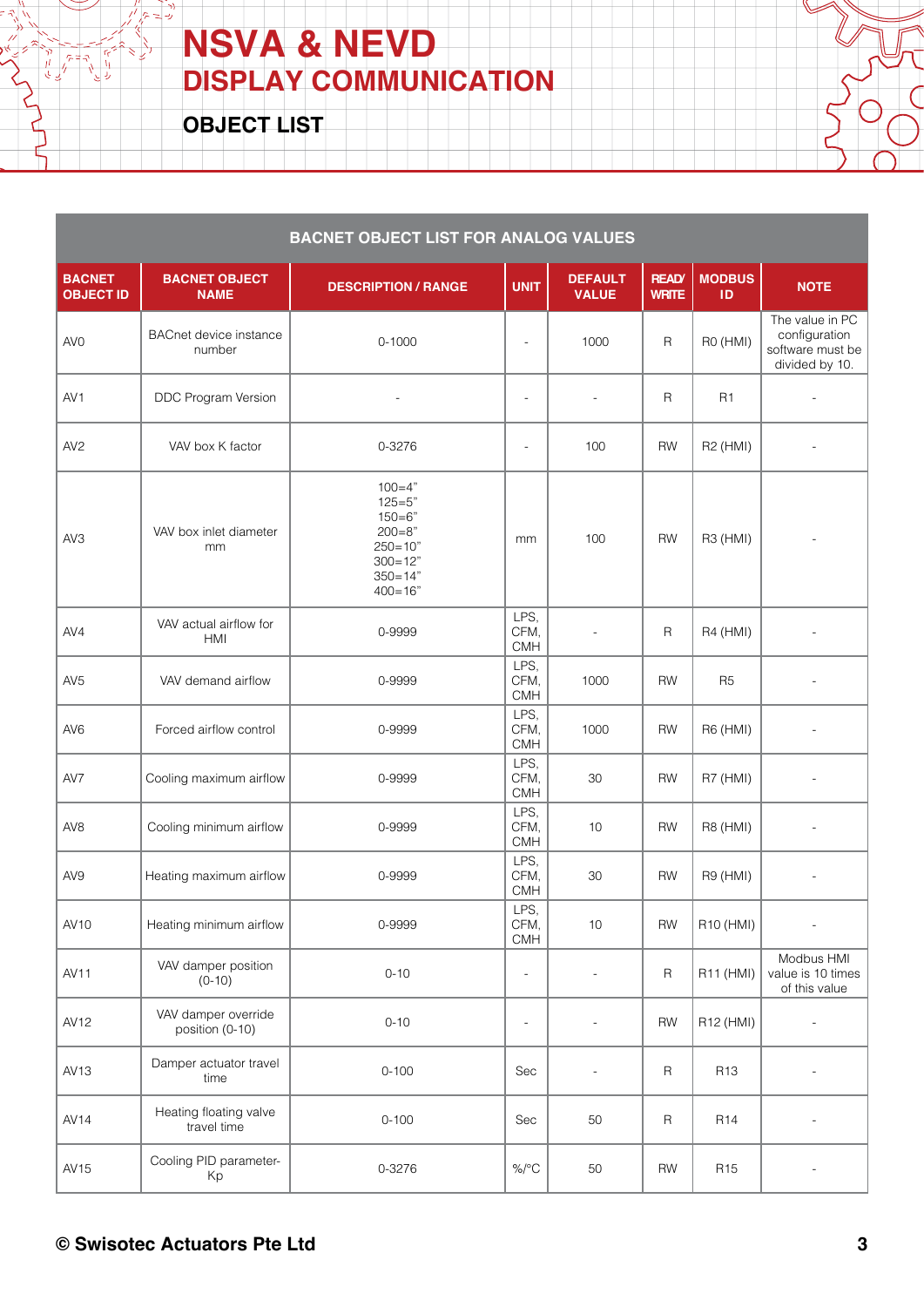| <b>BACNET</b><br><b>OBJECT ID</b> | <b>BACNET OBJECT</b><br><b>NAME</b>                       | <b>DESCRIPTION / RANGE</b>      | <b>UNIT</b>                | <b>DEFAULT</b><br><b>VALUE</b> | <b>READ</b><br><b>WRITE</b> | <b>MODBUS</b><br>ID | <b>NOTE</b>  |
|-----------------------------------|-----------------------------------------------------------|---------------------------------|----------------------------|--------------------------------|-----------------------------|---------------------|--------------|
| AV16                              | Cooling PID parameter-<br>Ki                              | 0-3276                          | $\%$ /°C                   | $\mathsf{O}\xspace$            | <b>RW</b>                   | R <sub>16</sub>     |              |
| AV <sub>17</sub>                  | Heating PID parameter-<br>Kp                              | 0-3276                          | $\%$ /°C                   | 50                             | <b>RW</b>                   | <b>R17</b>          |              |
| AV18                              | Heating PID parameter-<br>Ki                              | 0-3276                          | $\%$ /°C                   | $\mathbf 0$                    | <b>RW</b>                   | R <sub>18</sub>     |              |
| AV19                              | Dead band for<br>temperature control                      | 0-3276                          | $\overline{a}$             | $\overline{c}$                 | <b>RW</b>                   | R <sub>19</sub>     |              |
| AV20                              | HMI Temperature sensor<br>display /Pressure display<br>PA | $0 - 100$                       | $^{\circ}C,$<br>Pa         | $\overline{a}$                 | $\mathsf R$                 | R20 (HMI)           |              |
| AV21                              | HMI Humidity sensor<br>display /ID address                | $0 - 100$                       | %RH                        | $\overline{a}$                 | $\mathsf{R}$                | R21 (HMI)           | For NEVD-H   |
| AV22                              | PPM/RPM/Time display<br>select                            | $0 - 100$                       | $\overline{a}$             | $\overline{a}$                 | $\mathsf R$                 | R <sub>22</sub>     | For NEVD-IAQ |
| AV23                              | HMI Temperature sensor                                    | $0 - 100$                       | $\degree$ C/ $\degree$ F   | $\overline{\phantom{a}}$       | $\mathsf{R}$                | R23 (HMI)           |              |
| AV24                              | HMI Humidity sensor                                       | $0 - 100$                       | %RH                        | $\blacksquare$                 | $\mathsf{R}$                | R24 (HMI)           | For NEVD-H   |
| AV25                              | HMI CO2 sensor                                            | 0-3276                          | PPM                        | $\overline{a}$                 | $\mathsf R$                 | R25 (HMI)           | For NEVD-IAQ |
| AV26                              | AV-26 (HMI TVOC<br>sensor)                                | 0-3276                          | $\mathbf 0$                | $\overline{a}$                 | $\mathsf R$                 | R <sub>26</sub>     | For NEVD-IAQ |
| AV27                              | AV-27 (HMI CO sensor)                                     | $0 - 100$                       | <b>PPM</b>                 | $\overline{\phantom{a}}$       | $\mathsf R$                 | R <sub>27</sub>     | For NEVD-IAQ |
| AV28                              | AV-28 (HMI Pressure<br>sensor)                            | 0-3276                          | Pa                         | $\overline{a}$                 | $\mathsf R$                 | R <sub>28</sub>     |              |
| AV29                              | Airflow display unit select                               | 0=LPS 1=CFM 2=CMH               | $\overline{a}$             | $\overline{a}$                 | ${\sf RW}$                  | R29 (HMI)           |              |
| AV30                              | Alarm code                                                | $\mathsf O$                     | $\overline{a}$             |                                | ${\sf RW}$                  | <b>R30</b>          |              |
| AV31                              | HMI pushbutton lock<br>level                              | 0=No Lock 1=Tmp Lock 2=All Lock | $\blacksquare$             | $\overline{\phantom{0}}$       | ${\sf RW}$                  | R31 (HMI)           |              |
| AV32                              | HMI backlight                                             | $0 - 100$                       | $\overline{\phantom{a}}$   |                                | RW                          | R32                 |              |
| AV33                              | Cooling set point                                         | av34-av35                       | $\mathrm{C}/\mathrm{C}$ F  |                                | RW                          | R33 (HMI)           |              |
| AV34                              | Temp. set point high limit                                | av35-9999                       | $^{\circ}$ C/ $^{\circ}$ F |                                | ${\sf RW}$                  | R34 (HMI)           |              |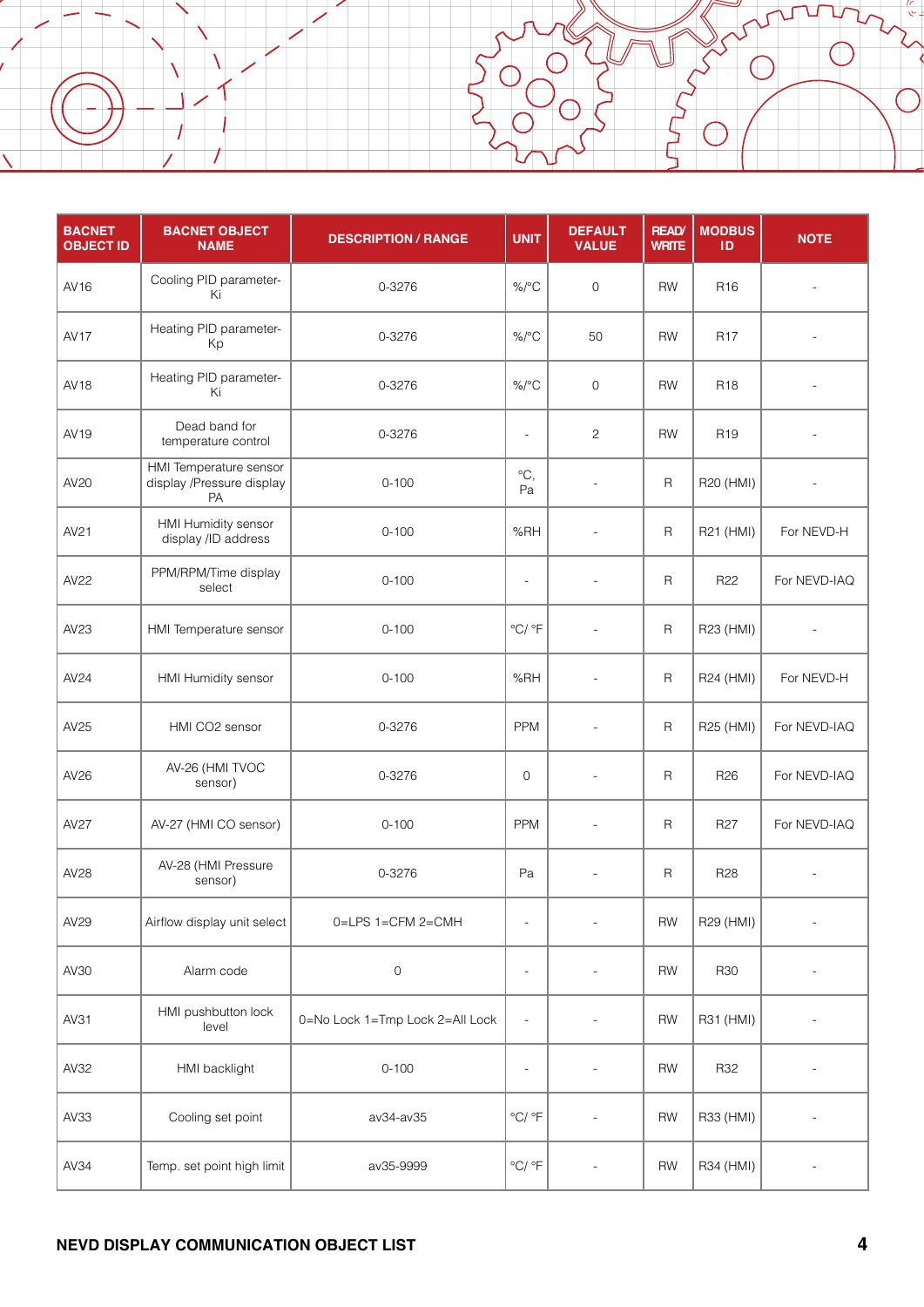**OBJECT LIST**

 $\sqrt{r} = \vec{r}$ 

| <b>BACNET</b><br><b>OBJECT ID</b> | <b>BACNET OBJECT</b><br><b>NAME</b>      | <b>DESCRIPTION / RANGE</b>                       | <b>UNIT</b>                | <b>DEFAULT</b><br><b>VALUE</b> | <b>READ</b><br><b>WRITE</b> | <b>MODBUS</b><br>ID | <b>NOTE</b>              |
|-----------------------------------|------------------------------------------|--------------------------------------------------|----------------------------|--------------------------------|-----------------------------|---------------------|--------------------------|
| AV35                              | Temp. set point low limit                | $0$ -av $34$                                     | $^{\circ}$ C/ $^{\circ}$ F | $\overline{\phantom{a}}$       | <b>RW</b>                   | R35 (HMI)           | $\overline{\phantom{a}}$ |
| AV36                              | set up/down step                         | $\overline{\phantom{a}}$                         | $\mathrm{C}/\mathrm{C}$ F  | $\overline{a}$                 | $\mathsf R$                 | R36                 | $\overline{\phantom{a}}$ |
| AV37                              | AV-37 (Heating set point)                | AV39-38                                          | $\mathrm{C}/\mathrm{C}$ F  | $\overline{\phantom{a}}$       | <b>RW</b>                   | <b>R37</b>          |                          |
| AV38                              | AV-38 (Heating set point<br>high limit)  | AV39-9999                                        | $^{\circ}$ C/ $^{\circ}$ F | 30                             | <b>RW</b>                   | <b>R38</b>          |                          |
| AV39                              | AV-39 (Heating set point<br>low limit)   | 0-AV39                                           | $\mathrm{C}/\mathrm{C}$ F  | $\mathsf{O}$                   | <b>RW</b>                   | R39                 | $\overline{\phantom{a}}$ |
| AV40                              | <b>HMI</b> Version                       | $\frac{1}{2}$                                    | $\overline{\phantom{a}}$   | $\blacksquare$                 | $\mathsf R$                 | R40                 |                          |
| AV41                              | <b>HMI Password</b>                      | 0-3726                                           | $\overline{a}$             | 100                            | 0                           | R41 (HMI)           |                          |
| AV42                              | HMI Temperature sensor<br>offset         | $0 - 10$                                         | $^{\circ}$ C/ $^{\circ}$ F | $\mathsf{O}$                   | <b>RW</b>                   | R42 (HMI)           |                          |
| AV43                              | HMI Humidity sensor<br>offset            | $0 - 10$                                         | %RH                        | $\mathbf 0$                    | <b>RW</b>                   | R43 (HMI)           | For NEVD-H               |
| AV44                              | AV-44 (HMI TVOC sensor<br>offset)        | $0 - 10$                                         | <b>PPM</b>                 | $\mathbf 0$                    | <b>RW</b>                   | <b>R44</b>          | NEVD-IAQ                 |
| AV45                              | AV-45                                    | Internal Use                                     | $\overline{a}$             |                                | $\overline{\phantom{a}}$    | R45                 |                          |
| AV46                              | $AV-46$                                  | Internal use                                     | $\overline{\phantom{a}}$   | $\overline{\phantom{a}}$       | $\overline{\phantom{a}}$    | R46                 |                          |
| <b>AV47</b>                       | AV-47                                    | NTC temperature sensor                           | 0                          | $-20$                          | R                           | R47 (HMI)           | For NEVR series          |
| AV48                              | AV-48                                    | Cooling Temperature Setpoint (NEVR<br>series)    | $\frac{1}{2}$              | $\frac{1}{2}$                  | $\mathsf R$                 | R48 (HMI)           | For NEVR series          |
| AV49                              | ai0 for NTC temperature<br>sensor input  |                                                  | $\overline{\phantom{a}}$   |                                | $\mathsf R$                 | R49                 |                          |
| AV50                              | ai1 for 0-10 v (CO2<br>sensor) input     | $0 - 10$                                         | Vtg                        | AV51                           | R                           | <b>R50</b>          | $\overline{\phantom{a}}$ |
| AV51                              | ai1 for (Co2 sensor) input<br>scale min. | 0-AV52                                           | <b>PPM</b>                 | 40                             | <b>RW</b>                   | R <sub>51</sub>     |                          |
| AV52                              | ai1 for (Co2 sensor) input<br>scale max. | AV52-9999                                        | PPM                        | 200                            | <b>RW</b>                   | R <sub>52</sub>     | $\overline{a}$           |
| AV53                              | AV-53                                    | Thermostat for knob (-) low limit,<br>$-0.1 - 5$ | $\overline{\phantom{a}}$   | $\frac{1}{2}$                  | <b>RW</b>                   | <b>R53</b>          | For NEVR series          |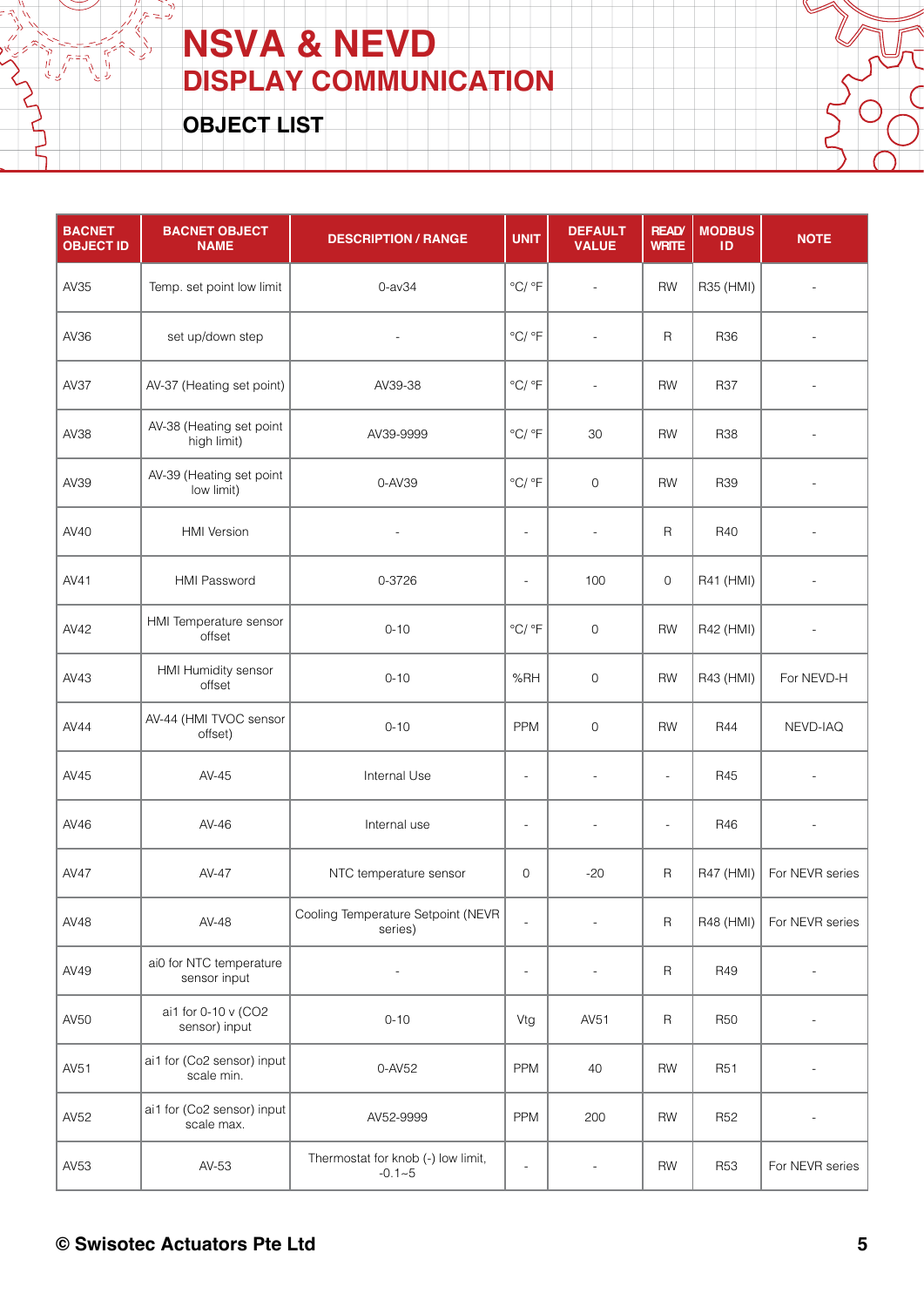Í

ì

| <b>BACNET</b><br><b>OBJECT ID</b> | <b>BACNET OBJECT</b><br><b>NAME</b>     | <b>DESCRIPTION / RANGE</b>                                 | <b>UNIT</b>              | <b>DEFAULT</b><br><b>VALUE</b> | <b>READ</b><br><b>WRITE</b> | <b>MODBUS</b><br>ID      | <b>NOTE</b>     |
|-----------------------------------|-----------------------------------------|------------------------------------------------------------|--------------------------|--------------------------------|-----------------------------|--------------------------|-----------------|
| AV54                              | AV-54                                   | Thermostat for knob (+) high limit,<br>$0 - 5$             | $\overline{\phantom{a}}$ | $\overline{a}$                 | <b>RW</b>                   | <b>R54</b>               | For NEVR series |
| AV55                              | AV-55                                   | Knob Deviation=av53+av54                                   | $\overline{\phantom{a}}$ |                                | $\mathsf R$                 | <b>R55</b>               | For NEVR series |
| AV56                              | AV-56                                   | Set point for knob<br>thermostat=25+av53+av54              | $\overline{a}$           | $\overline{a}$                 | R                           | <b>R56</b>               | For NEVR series |
| AV57                              | AV-57                                   | Air flow PID output                                        | $\overline{\phantom{a}}$ | $\overline{a}$                 | $\mathsf R$                 | <b>R57</b>               |                 |
| AV58                              | AV-58                                   | Temp setpoint+DB                                           | $\overline{\phantom{a}}$ | $\overline{a}$                 | R                           | <b>R58</b>               |                 |
| AV59                              | AV-59                                   | Temp setpoint-DB                                           | $\overline{\phantom{a}}$ | $\overline{a}$                 | R                           | <b>R59</b>               |                 |
| AV60                              | AV-60                                   | AV29*10                                                    | $\overline{\phantom{a}}$ |                                | R                           | <b>R60</b>               |                 |
| AV61                              | VAV Damper position<br>feedback (0-100) | $0 - 100$                                                  | $\%$                     | $\overline{a}$                 | R                           | R61                      |                 |
| AV62                              | <b>Diferential Pressure</b>             | $0 - 500$                                                  | Pa                       | $\overline{a}$                 | $\mathsf R$                 | R62                      |                 |
| AV63                              | Internal Use                            | $\overline{\phantom{a}}$                                   | $\overline{\phantom{a}}$ | $\overline{a}$                 | $\overline{\phantom{a}}$    | R63                      |                 |
| AV64                              | AV-64                                   | HMI Temp. display-Fahrenheit                               | $\overline{F}$           | $\overline{a}$                 | R                           | $\overline{a}$           |                 |
| AV65                              | AV-65                                   | HMI Temp. display-Celsius                                  | $^{\circ}C$              | $\overline{a}$                 | R                           | $\overline{\phantom{a}}$ |                 |
| AV66                              | AV-66                                   | Internal Use                                               | $\overline{\phantom{a}}$ | $\overline{\phantom{a}}$       | $\overline{\phantom{a}}$    | $\overline{\phantom{a}}$ | $\overline{a}$  |
| AV67                              | AV-67                                   | Internal Use                                               | $\overline{a}$           |                                | $\overline{a}$              |                          |                 |
| AV68                              | AV-68                                   | Actual airflow                                             | <b>LPS</b>               |                                | R                           | $\overline{a}$           |                 |
| AV69                              | AV-69                                   | Cooling temp max steps (For Knob<br>Thermostat) $0 \sim 4$ | $\overline{\phantom{a}}$ |                                | <b>RW</b>                   | $\overline{\phantom{a}}$ | For NEVR series |
| AV70                              | AV-70 (Cooling PID out)                 | Cooling tmperature PID Output<br>$(0-100)$                 | $\%$                     |                                | R                           | $\overline{a}$           |                 |
| AV71                              | AV-71                                   | Airflow correction value                                   | $\overline{\phantom{a}}$ |                                | $\overline{\phantom{a}}$    | $\overline{a}$           |                 |
| AV72                              | AV-72                                   | Internal Use                                               | $\overline{\phantom{a}}$ |                                | L,                          |                          |                 |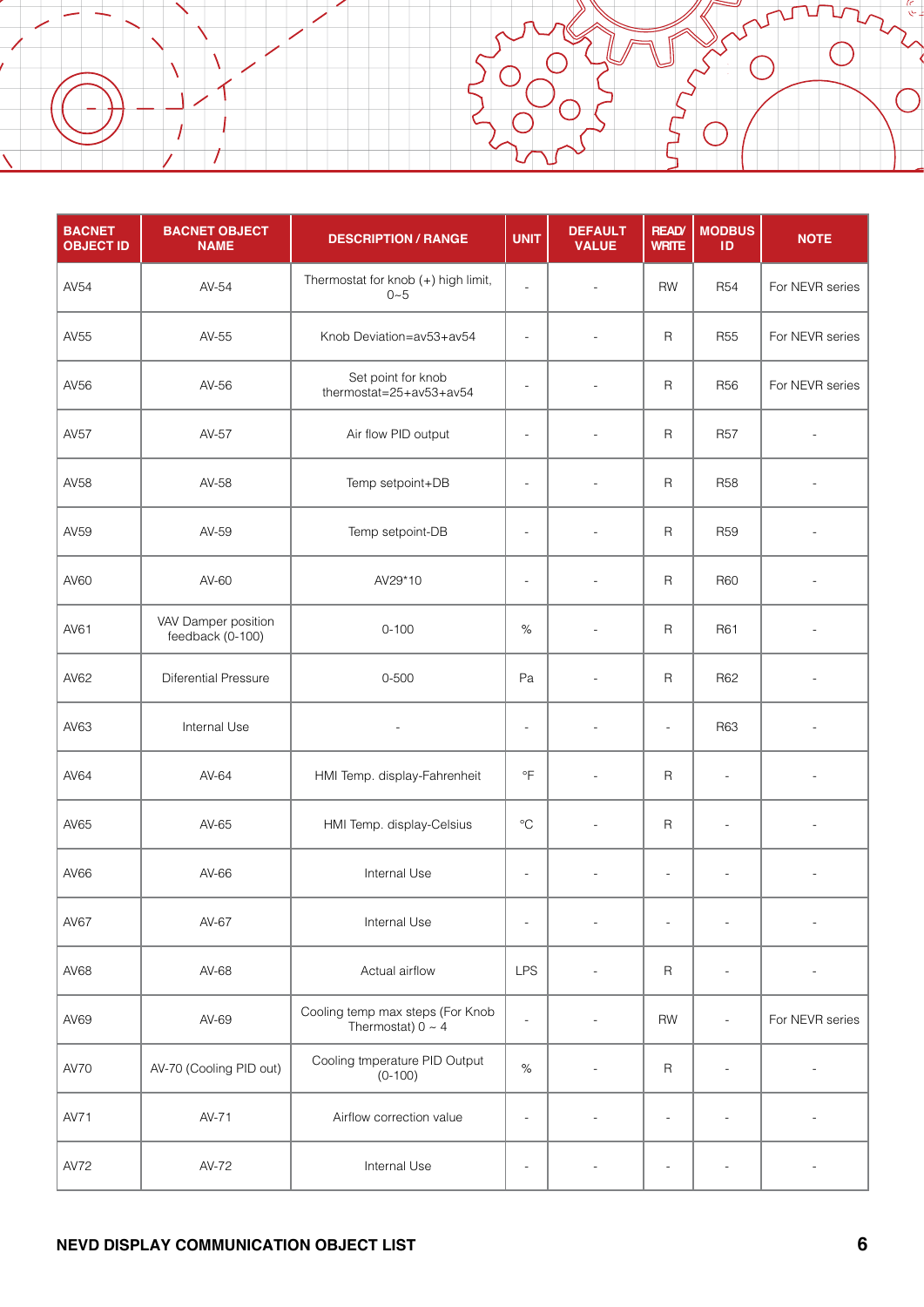**OBJECT LIST**

 $\frac{1}{\sqrt{1}}$   $\frac{1}{\sqrt{1}}$   $\frac{1}{\sqrt{1}}$ 

| <b>BACNET</b><br><b>OBJECT ID</b> | <b>BACNET OBJECT</b><br><b>NAME</b> | <b>DESCRIPTION / RANGE</b>                             | <b>UNIT</b>              | <b>DEFAULT</b><br><b>VALUE</b> | <b>READ</b><br><b>WRITE</b> | <b>MODBUS</b><br>ID      | <b>NOTE</b>              |
|-----------------------------------|-------------------------------------|--------------------------------------------------------|--------------------------|--------------------------------|-----------------------------|--------------------------|--------------------------|
| AV73                              | AV-73                               | Cooling maximum airflow                                | $\overline{\phantom{a}}$ | $\overline{a}$                 | $\mathsf{R}$                | $\overline{\phantom{a}}$ | $\overline{\phantom{a}}$ |
| <b>AV74</b>                       | AV-74                               | Cooling minimum airflow                                | $\overline{\phantom{a}}$ | $\overline{a}$                 | $\mathsf R$                 | $\overline{a}$           |                          |
| AV75                              | AV-75                               | Buffer - Setpoint for airflow PID                      | $\overline{\phantom{a}}$ |                                | $\mathsf R$                 | $\overline{a}$           |                          |
| AV76                              | AV-76                               | <b>Buffer-Damper Position Calculation</b><br>stage (1) | $\frac{1}{2}$            |                                | $\mathsf R$                 | $\overline{a}$           |                          |
| <b>AV77</b>                       | AV-77                               | Airflow PID parameter-Kp                               | $\blacksquare$           | $\overline{\phantom{a}}$       | <b>RW</b>                   | $\overline{\phantom{a}}$ | $\overline{\phantom{a}}$ |
| <b>AV78</b>                       | AV-78                               | Airflow PID parameter-Ki                               | $\overline{\phantom{a}}$ | $\overline{a}$                 | <b>RW</b>                   | $\blacksquare$           |                          |
| AV79                              | AV-79                               | Internal Use                                           | $\overline{\phantom{a}}$ |                                | $\overline{a}$              | $\overline{\phantom{a}}$ |                          |
| AV80                              | AV-80                               | VAV Damper Override Position (0-<br>100)               | $\%$                     | $\overline{\phantom{a}}$       | $\mathsf R$                 | $\overline{a}$           |                          |
| AV81                              | AV-81                               | Internal Use                                           | $\overline{\phantom{a}}$ | $\overline{a}$                 | <b>RW</b>                   | $\overline{\phantom{a}}$ | $\overline{\phantom{a}}$ |
| AV82                              | AV-82                               | Buffer-Damper position calculation<br>stage (1)        | $\overline{a}$           | $\overline{\phantom{a}}$       | $\mathsf R$                 | $\overline{a}$           |                          |
| AV83                              | AV-83                               | Buffer-Damper position calculation<br>stage (2)        | $\bar{\phantom{a}}$      | $\overline{a}$                 | $\mathsf R$                 | $\overline{a}$           |                          |
| AV84                              | AV-84                               | Buffer-Damper position calculation<br>stage (3)        | $\overline{a}$           |                                | R                           | $\overline{a}$           |                          |
| AV85                              | AV-85                               | Override air flow control                              | <b>LPS</b>               | $\overline{a}$                 | R                           | $\overline{a}$           | $\overline{a}$           |
| AV86                              | AV-86                               | Internal Use                                           | $\overline{a}$           | $\overline{a}$                 | $\overline{\phantom{a}}$    | $\overline{a}$           | $\overline{\phantom{a}}$ |
| <b>AV87</b>                       | AV-87                               | Internal Use                                           | $\overline{\phantom{a}}$ |                                | $\blacksquare$              | $\overline{a}$           |                          |
| AV88                              | AV-88                               | Heating tmperature PID Output<br>$(0-100)$             | $\%$                     |                                | R                           | $\overline{a}$           |                          |
| AV89                              | AV-89                               | Heating maximum airflow                                | <b>LPS</b>               |                                | R                           | $\overline{a}$           |                          |
| AV90                              | AV-90                               | Heating max cfm                                        | $\mathsf{O}\xspace$      | $\overline{\phantom{a}}$       | <b>RW</b>                   | $\overline{\phantom{a}}$ | $\overline{\phantom{a}}$ |
| AV91                              | AV-91                               | Heating min airflow                                    | LPS                      |                                | $\mathsf R$                 | $\overline{a}$           |                          |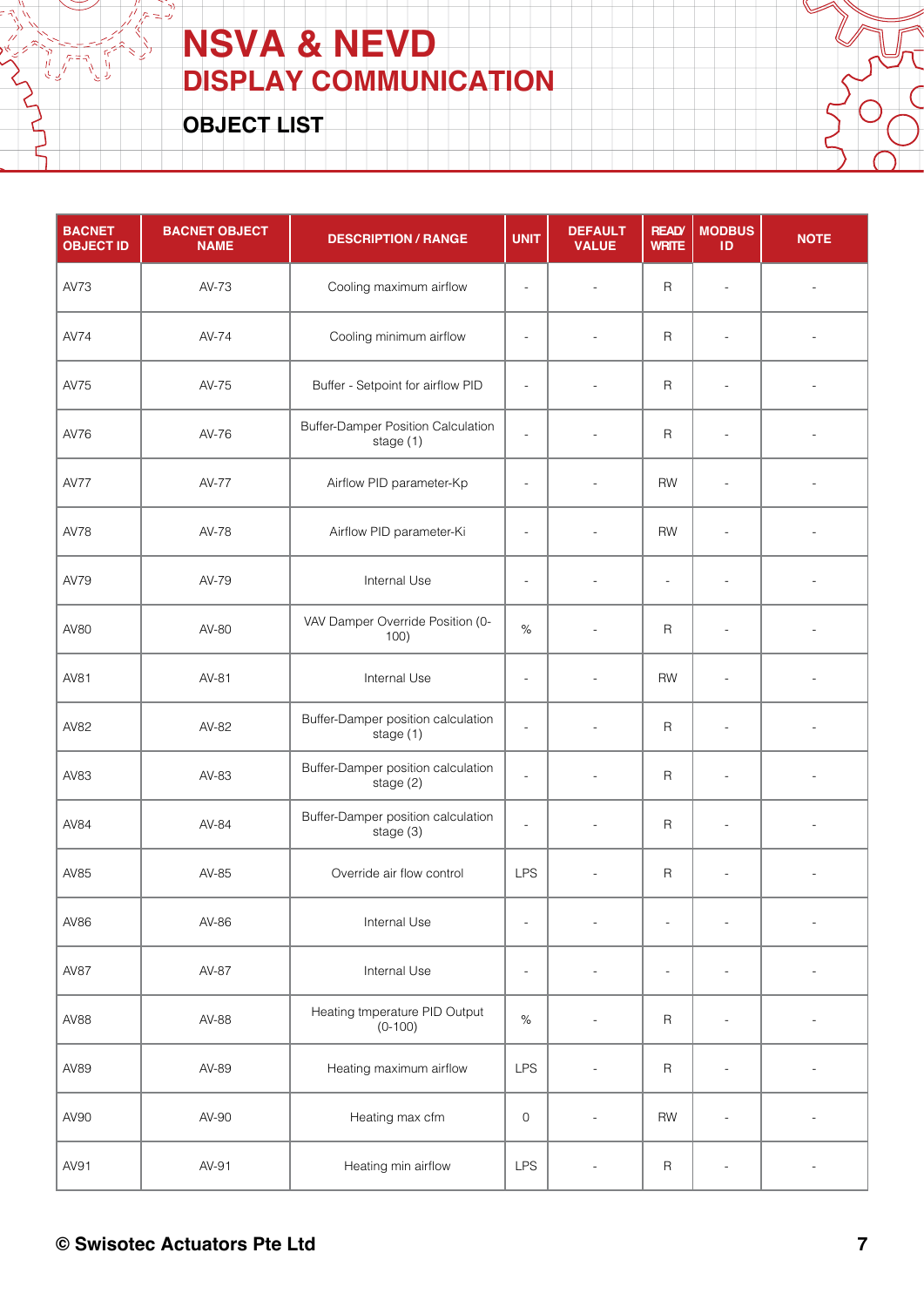| <b>BACNET</b><br><b>OBJECT ID</b> | <b>BACNET OBJECT</b><br><b>NAME</b> | <b>DESCRIPTION / RANGE</b>                                   | <b>UNIT</b>              | <b>DEFAULT</b><br><b>VALUE</b> | <b>READ</b><br><b>WRITE</b> | <b>MODBUS</b><br>ID      | <b>NOTE</b>     |
|-----------------------------------|-------------------------------------|--------------------------------------------------------------|--------------------------|--------------------------------|-----------------------------|--------------------------|-----------------|
| AV92                              | AV-92                               | Buffer-travel time counter A                                 | $\overline{\phantom{a}}$ | $\overline{a}$                 | <b>RW</b>                   | $\overline{\phantom{a}}$ |                 |
| AV93                              | AV-93                               | Buffer-cooling demand airflow                                | $\overline{\phantom{a}}$ | $\overline{a}$                 | $\mathsf{R}$                | $\overline{a}$           |                 |
| AV94                              | AV-94                               | Buffer-heating demand airflow                                | $\overline{\phantom{a}}$ |                                | R                           | $\overline{a}$           |                 |
| AV95                              | AV-95                               | Buffer-Damper travel time A                                  | $\overline{\phantom{a}}$ |                                | <b>RW</b>                   | $\overline{a}$           |                 |
| AV96                              | AV-96                               | Buffer-travel time counter B                                 | $\overline{\phantom{a}}$ | $\overline{a}$                 | RW                          | $\overline{\phantom{a}}$ |                 |
| <b>AV97</b>                       | AV-97                               | Buffer-Damper travel time B                                  | $\overline{\phantom{a}}$ |                                | <b>RW</b>                   | $\overline{a}$           |                 |
| AV98                              | AV-98                               | Buffer- Mode judgment A                                      | $\overline{\phantom{a}}$ |                                | <b>RW</b>                   | ÷,                       |                 |
| AV99                              | AV-99                               | Buffer- Mode judgment B                                      | $\overline{\phantom{a}}$ |                                | <b>RW</b>                   | $\overline{a}$           |                 |
| AV100                             | AV-100                              | Buffer-Damper travel time C                                  | $\overline{\phantom{a}}$ | $\overline{a}$                 | <b>RW</b>                   | $\blacksquare$           |                 |
| AV101                             | AV-101                              | °C value of cooling setpoint                                 | $^{\circ}C$              | $\overline{a}$                 | R                           | $\overline{a}$           |                 |
| AV102                             | AV-102                              | °F value of cooling setpoint                                 | $\overline{F}$           | $\overline{a}$                 | R                           | $\overline{a}$           |                 |
| AV103                             | AV-103                              | °C value of cooling temp setpoint<br>high limit              | $\rm ^{\circ}C$          |                                | <b>RW</b>                   | $\overline{\phantom{a}}$ |                 |
| AV104                             | AV-104                              | °C value of cooling temp setpoint<br>high limit              | °F                       | $\overline{\phantom{a}}$       | <b>RW</b>                   | $\overline{\phantom{a}}$ |                 |
| AV105                             | AV-105                              | Cooling temp max choose, 0~5                                 | $\overline{\phantom{a}}$ | $\overline{a}$                 | <b>RW</b>                   | $\blacksquare$           | For NEVR series |
| AV106                             | AV-106                              | °F value of temp set point low limit                         | $\,{}^{\circ}\!F$        |                                | <b>RW</b>                   | $\overline{a}$           |                 |
| AV107                             | AV-107                              | °C value of temp set point low limit                         | $^{\circ}C$              |                                | <b>RW</b>                   | $\overline{\phantom{a}}$ |                 |
| AV108                             | AV-108                              | Cooling temp min choose, -0.1~-5                             | $\overline{\phantom{a}}$ |                                | <b>RW</b>                   | $\overline{\phantom{a}}$ | For NEVR series |
| AV109                             | AV-109                              | Cooling output for airflow pid<br>calculation                | $\%$                     |                                | $\mathsf R$                 | $\overline{\phantom{a}}$ |                 |
| AV110                             | AV-110                              | Cooling temp min steps (For Knob<br>Thermostat) -1 $\sim$ -5 | $\overline{\phantom{a}}$ |                                | <b>RW</b>                   | $\overline{\phantom{a}}$ | For NEVR series |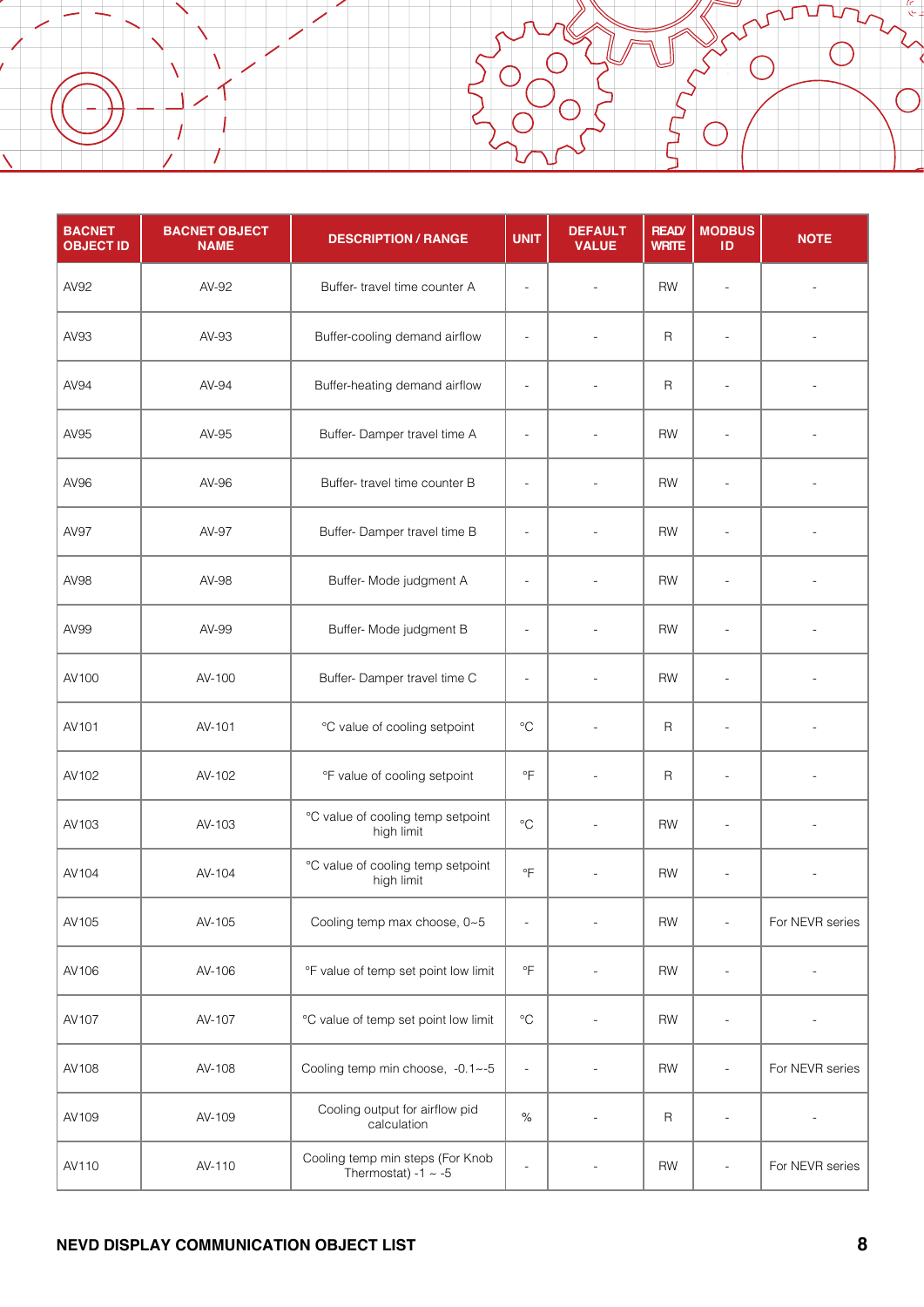**OBJECT LIST**

اد<br>رب 7 L,

 $\frac{1}{2}$ 

 $\begin{array}{c}\n\sqrt[3]{\frac{1}{2}} \\
\sqrt[3]{\frac{1}{2}} \\
\sqrt[3]{\frac{1}{2}} \\
\sqrt[3]{\frac{1}{2}} \\
\sqrt[3]{\frac{1}{2}} \\
\sqrt[3]{\frac{1}{2}} \\
\sqrt[3]{\frac{1}{2}} \\
\sqrt[3]{\frac{1}{2}} \\
\sqrt[3]{\frac{1}{2}} \\
\sqrt[3]{\frac{1}{2}} \\
\sqrt[3]{\frac{1}{2}} \\
\sqrt[3]{\frac{1}{2}} \\
\sqrt[3]{\frac{1}{2}} \\
\sqrt[3]{\frac{1}{2}} \\
\sqrt[3]{\frac{1}{2}} \\
\sqrt[3]{\frac{1}{2}} \\
\sqrt[3$ 

| <b>BACNET</b><br><b>OBJECT ID</b> | <b>BACNET OBJECT</b><br><b>NAME</b> | <b>DESCRIPTION / RANGE</b>                       | <b>UNIT</b>              | <b>DEFAULT</b><br><b>VALUE</b> | <b>READ</b><br><b>WRITE</b> | <b>MODBUS</b><br>ID      | <b>NOTE</b>              |
|-----------------------------------|-------------------------------------|--------------------------------------------------|--------------------------|--------------------------------|-----------------------------|--------------------------|--------------------------|
| AV111                             | AV-111                              | Cooling temperature setpoint                     | $\rm ^{\circ}C$          | $\blacksquare$                 | $\mathsf R$                 | $\overline{\phantom{a}}$ |                          |
| AV112                             | AV-112                              | Present Value for Cooling<br>Temperature PID     | $\rm ^{\circ}C$          | $\overline{a}$                 | $\mathsf{R}$                | ÷,                       |                          |
| AV113                             | AV-113                              | Actual airflow-filtered                          | <b>LPS</b>               | $\overline{\phantom{a}}$       | $\mathsf R$                 | $\overline{\phantom{a}}$ |                          |
| AV114                             | AV-114                              | Internal Use                                     | $\frac{1}{2}$            | $\overline{a}$                 | $\overline{\phantom{a}}$    | $\overline{\phantom{a}}$ |                          |
| AV115                             | AV-115                              | Counter (0-AV117)                                | $\overline{\phantom{a}}$ | $\overline{\phantom{a}}$       | $\mathsf R$                 | $\overline{a}$           | $\overline{\phantom{a}}$ |
| AV116                             | AV-116                              | Internal Use                                     | $\overline{\phantom{a}}$ | $\overline{\phantom{a}}$       | $\frac{1}{2}$               | $\overline{a}$           |                          |
| AV117                             | AV-117                              | Output sampling 2.2sec                           | $\overline{\phantom{a}}$ | 2.2                            | <b>RW</b>                   | $\overline{\phantom{a}}$ |                          |
| AV118                             | AV-118                              | VAV Damper position control output,<br>$0 - 100$ | $\%$                     | $\blacksquare$                 | $\mathsf{R}$                | $\overline{\phantom{a}}$ | $\overline{\phantom{a}}$ |
| AV119                             | AV-119                              | Counter for dp changes, 0-25                     | $\overline{\phantom{a}}$ | $\overline{\phantom{a}}$       | <b>RW</b>                   | $\overline{\phantom{a}}$ |                          |
| AV120                             | AV-120                              | Heating floating output, 0-100                   | %                        | $\overline{a}$                 | $\mathsf{R}$                | $\blacksquare$           |                          |
| AV121                             | AV-121                              | Arithmetic Operation                             | $\overline{\phantom{a}}$ | $\blacksquare$                 | $\mathsf{R}$                | $\overline{\phantom{a}}$ |                          |
| AV122                             | AV-122                              | Arithmetic Operation (AV75-AV124)                | $\blacksquare$           | $\overline{\phantom{a}}$       | $\mathsf{R}$                | $\overline{\phantom{a}}$ | $\overline{\phantom{a}}$ |
| AV123                             | AV-123                              | Arithmetic Operation (AV75+AV124)                | $\overline{\phantom{a}}$ | $\blacksquare$                 | $\mathsf R$                 | $\overline{\phantom{a}}$ | $\overline{\phantom{a}}$ |
| AV124                             | av-124                              | Dead band for air flow control                   | $\overline{a}$           | 5                              | <b>RW</b>                   | $\overline{a}$           | $\blacksquare$           |
| AV125                             | AV-125                              | Present value for airflow PID                    | <b>LPS</b>               | $\overline{a}$                 | $\mathsf R$                 | $\overline{a}$           |                          |
| AV126                             | AV-126                              | Internal Use                                     | $\overline{\phantom{a}}$ | $\overline{a}$                 | <b>RW</b>                   | $\overline{\phantom{a}}$ | $\overline{\phantom{m}}$ |
| AV127                             | AV-127                              | Internal Use                                     | $\qquad \qquad -$        | $\overline{\phantom{a}}$       | RW                          | $\overline{\phantom{a}}$ | $\overline{\phantom{m}}$ |

#### **NOTE:**

AV object Present value corresponds to MODBUS Holding Register: av0 ~ av499 corresponds to 40001~4500, the value is 10 times the symbol integer (Presnet Value -3276.8~3276.7 correspond to -32768~32767)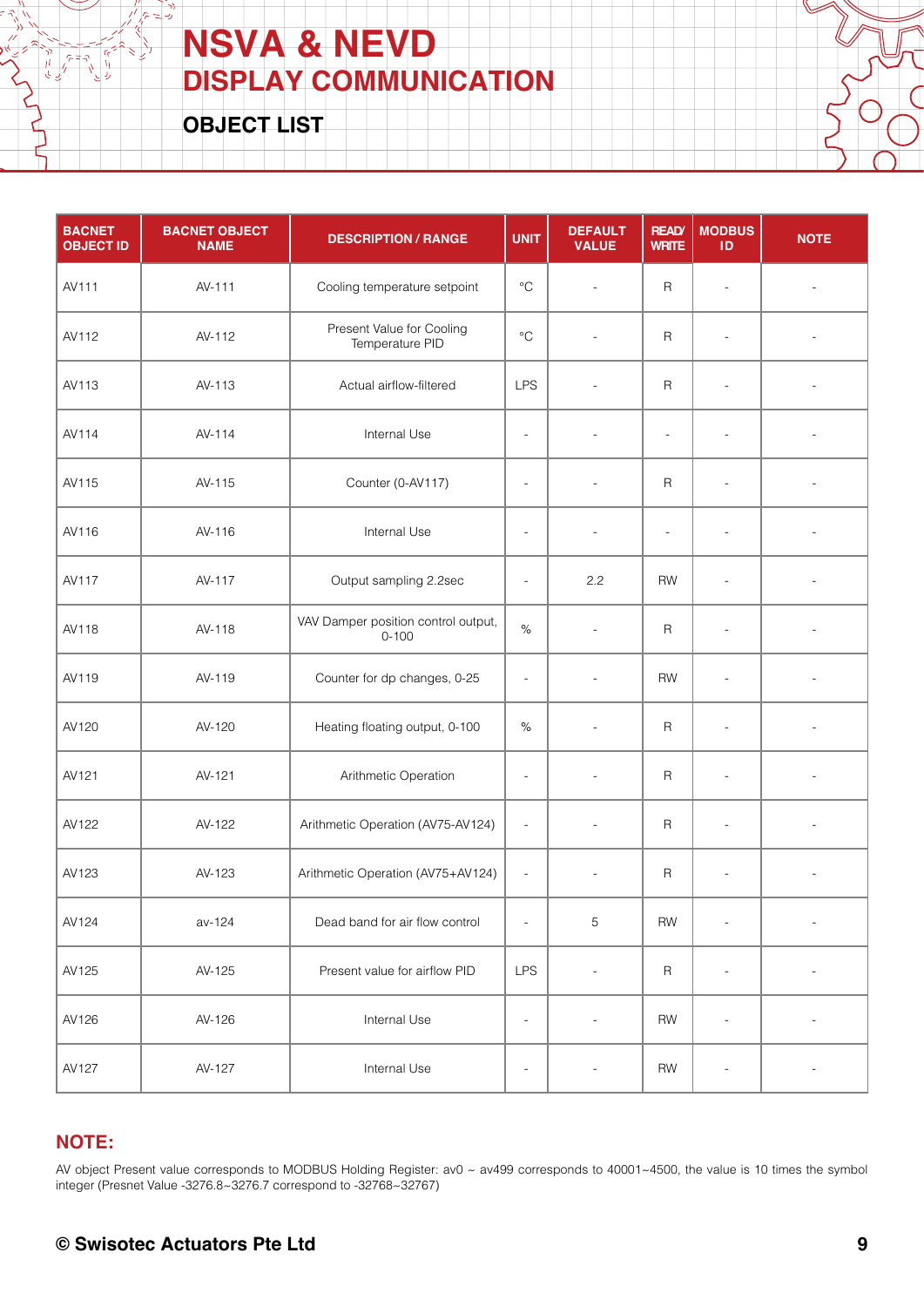| TABLE 3 : BACNET OBJECT LIST FOR BINARY VALUES |                                                                   |                                              |                                |                              |                      |                          |  |
|------------------------------------------------|-------------------------------------------------------------------|----------------------------------------------|--------------------------------|------------------------------|----------------------|--------------------------|--|
| <b>BACNET</b><br><b>OBJECT ID</b>              | <b>BACNET OBJECT NAME</b>                                         | <b>DESCRIPTION</b>                           | <b>DEFAULT</b><br><b>VALUE</b> | <b>READ/</b><br><b>WRITE</b> | <b>MODBUS</b><br>ID  | <b>NOTE</b>              |  |
| BV <sub>0</sub>                                | $BV-0$                                                            | Master/Slave Mode, Slave = 0,<br>Master $=1$ | $\mathbf{O}$                   | <b>RW</b>                    | CO                   | $\overline{\phantom{a}}$ |  |
| BV <sub>1</sub>                                | VAV box Occupied/<br>unoccupied                                   | Unoccupied=0, Occupied=1                     | $\overline{a}$                 | $\overline{\phantom{a}}$     | $C1$ (HMI)           |                          |  |
| BV <sub>2</sub>                                | Cool/Heat mode                                                    | Cooling = $0$ , Heating = $1$                | 0                              | <b>RW</b>                    | C <sub>2</sub> (HMI) |                          |  |
| BV <sub>3</sub>                                | HMI Temperature display<br>type_Present value/ Set<br>point value | Present value=0, Set point value=1           | $\mathbf 0$                    | <b>RW</b>                    | C3 (HMI)             |                          |  |
| BV4                                            | $BV-4$                                                            | Internal Use                                 | $\blacksquare$                 | $\overline{\phantom{a}}$     | C <sub>4</sub>       | $\overline{\phantom{a}}$ |  |
| BV <sub>5</sub>                                | override airflow control                                          | $No = 0, Yes = 1$                            | $\overline{0}$                 | <b>RW</b>                    | C5 (HMI)             | $\sim$                   |  |
| BV <sub>6</sub>                                | Damper override                                                   | $No = 0, Yes = 1$                            | $\overline{0}$                 | <b>RW</b>                    | $C6$ (HMI)           |                          |  |
| BV7                                            | Override VAV airflow zero<br>calibration                          | $No = 0, Yes = 1$                            | $\overline{0}$                 | <b>RW</b>                    | C7 (HMI)             |                          |  |
| BV <sub>8</sub>                                | BV-8                                                              | Internal Use                                 | $\blacksquare$                 | $\overline{a}$               | C <sub>8</sub>       | $\overline{\phantom{a}}$ |  |
| BV9                                            | BV-9                                                              | Internal Use                                 | $\overline{a}$                 | $\overline{a}$               | C <sub>9</sub>       |                          |  |
| <b>BV10</b>                                    | No Airflow in main duct                                           | Airflow = 0, NoAirflow=1                     | $\mathbf 0$                    | $\mathsf R$                  | C <sub>10</sub>      | $\sim$                   |  |
| <b>BV11</b>                                    | <b>BV-11</b>                                                      | Internal Use                                 | $\overline{\phantom{a}}$       | $\sim$                       | C <sub>11</sub>      | $\overline{a}$           |  |
| <b>BV12</b>                                    | <b>BV-12</b>                                                      | Internal Use                                 | $\overline{a}$                 | $\overline{a}$               | C <sub>12</sub>      | $\overline{\phantom{a}}$ |  |
| <b>BV13</b>                                    | <b>BV-13</b>                                                      | Internal Use                                 | $\overline{\phantom{0}}$       |                              | C <sub>13</sub>      |                          |  |
| <b>BV14</b>                                    | <b>BV-14</b>                                                      | Internal Use                                 |                                |                              | C <sub>14</sub>      |                          |  |
| <b>BV15</b>                                    | <b>BV-15</b>                                                      | Internal Use                                 | $\overline{\phantom{a}}$       |                              | C <sub>15</sub>      | $\overline{\phantom{a}}$ |  |
| <b>BV16</b>                                    | <b>BV-16</b>                                                      | Internal Use                                 |                                |                              | C <sub>16</sub>      | $\blacksquare$           |  |
| <b>BV17</b>                                    | <b>BV-17</b>                                                      | Internal Use                                 |                                | $\qquad \qquad -$            | C <sub>17</sub>      |                          |  |

7

 $\Box$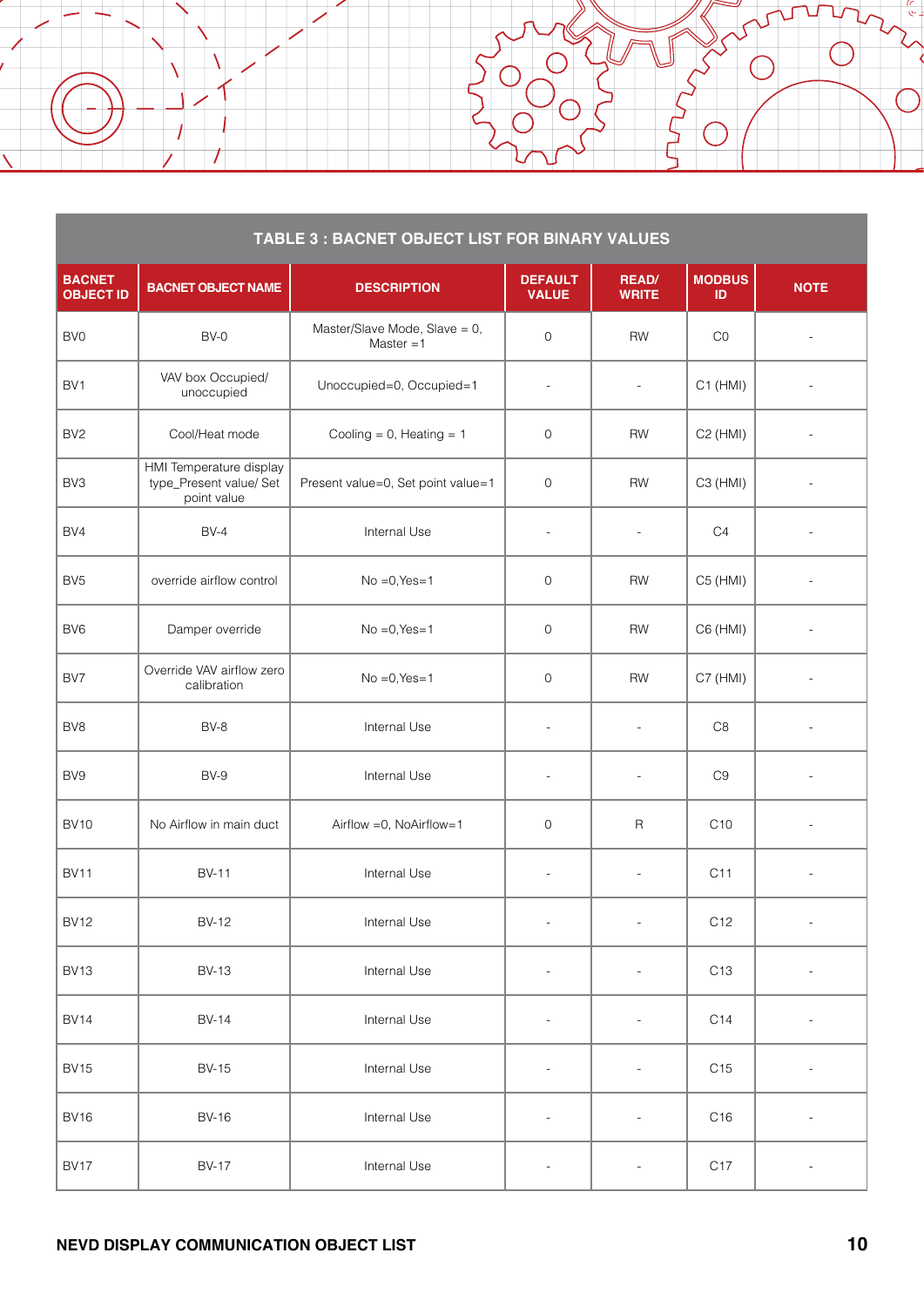**OBJECT LIST**

 $\frac{\partial}{\partial t}$   $\frac{\partial}{\partial t} = \frac{\partial}{\partial x}$ 

Ŋ زدان

| <b>BACNET</b><br><b>OBJECT ID</b> | <b>BACNET OBJECT NAME</b>             | <b>DESCRIPTION</b>                                        | <b>DEFAULT</b><br><b>VALUE</b> | <b>READ/</b><br><b>WRITE</b> | <b>MODBUS</b><br>ID | <b>NOTE</b>              |
|-----------------------------------|---------------------------------------|-----------------------------------------------------------|--------------------------------|------------------------------|---------------------|--------------------------|
| <b>BV18</b>                       | <b>BV-18</b>                          | Internal Use                                              | $\blacksquare$                 | $\overline{\phantom{a}}$     | C <sub>18</sub>     |                          |
| <b>BV19</b>                       | <b>BV-19</b>                          | Internal Use                                              | $\blacksquare$                 | $\overline{\phantom{a}}$     | C <sub>19</sub>     |                          |
| <b>BV20</b>                       | Alarm icon                            | $No = 0, Yes = 1$                                         | $\mathsf{O}\xspace$            | <b>RW</b>                    | C20 (HMI)           |                          |
| <b>BV21</b>                       | Lock icon                             | $No = 0, Yes = 1$                                         | 0                              | $\mathsf R$                  | C21 (HMI)           |                          |
| <b>BV22</b>                       | Valve icon                            | $No = 0, Yes = 1$                                         | $\mathsf{O}\xspace$            | <b>RW</b>                    | C22 (HMI)           |                          |
| <b>BV23</b>                       | Cooling icon                          | $No = 0, Yes = 1$                                         | $\mathbf{1}$                   | $\mathsf R$                  | C23 (HMI)           |                          |
| <b>BV24</b>                       | Heating icon                          | $No = 0, Yes = 1$                                         | $\mathbf 0$                    | $\mathsf R$                  | C24 (HMI)           |                          |
| <b>BV25</b>                       | Fan Icon                              | $No = 0, Yes = 1$                                         | $\mathsf{O}\xspace$            | RW                           | C25 (HMI)           |                          |
| <b>BV26</b>                       | Sleep Icon                            | $No = 0, Yes = 1$                                         | $\mathbf 0$                    | RW                           | C26 (HMI)           |                          |
| <b>BV27</b>                       | Unoccupied Icon                       | $No = 0, Yes = 1$                                         | $\mathsf{O}\xspace$            | $\mathsf R$                  | C27 (HMI)           |                          |
| <b>BV28</b>                       | Tool Icon                             | $No = 0, Yes = 1$                                         | $\mathsf{O}\xspace$            | RW                           | C28 (HMI)           |                          |
| <b>BV29</b>                       | Sending /caculating Icon              | $No = 0, Yes = 1$                                         | 0                              | $\mathsf R$                  | C29 (HMI)           | $\overline{\phantom{a}}$ |
| <b>BV30</b>                       | ON/OFF icon                           | $No = 0, Yes = 1$                                         | 0                              | $\mathsf R$                  | C30 (HMI)           | $\overline{\phantom{a}}$ |
| <b>BV31</b>                       | Button pressed (alarm<br>reset)       | $No = 0, Yes = 1$                                         |                                | $\overline{\phantom{a}}$     | C31 (HMI)           | $\overline{\phantom{a}}$ |
| <b>BV32</b>                       | ON/OFF control status                 | Off $=0,$ On=1                                            | $\mathbf{1}$                   | RW                           | C32 (HMI)           |                          |
| <b>BV33</b>                       | ON/OFF is allowed                     | Allow = 0, Prohibit=1                                     | 0                              | $\mathsf R$                  | C33 (HMI)           |                          |
| <b>BV34</b>                       | HMI Temperature setting<br>is allowed | Allow = 0, Prohibit=1                                     | $\mathsf{O}$                   | $\sf R$                      | C34 (HMI)           |                          |
| <b>BV35</b>                       | <b>BV-35</b>                          | HMI humidity setting is allowed,<br>Allow = 0, Prohibit=1 | $\mathsf{O}\xspace$            | <b>RW</b>                    | C35 (HMI)           | For NEVD-H               |
| <b>BV36</b>                       | <b>BV-36</b>                          | HMI CO2 setting is allowed, Allow<br>$=0$ , Prohibit=1    | $\mathsf{O}\xspace$            | RW                           | C36 (HMI)           | For NEVD-IAQ             |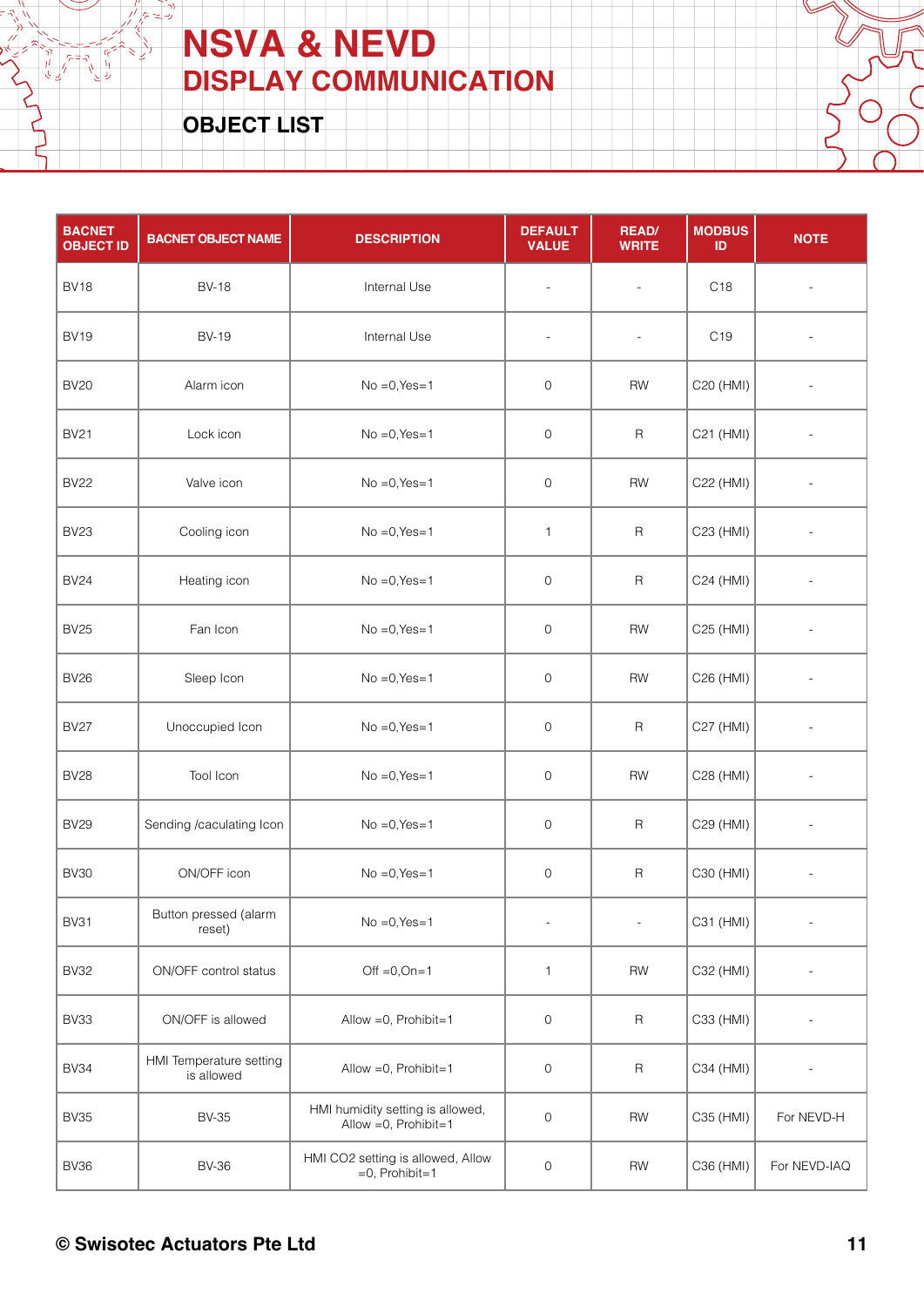| <b>BACNET</b><br><b>OBJECT ID</b> | <b>BACNET OBJECT NAME</b>      | <b>DESCRIPTION</b>                                        | <b>DEFAULT</b><br><b>VALUE</b> | <b>READ/</b><br><b>WRITE</b> | <b>MODBUS</b><br>ID | <b>NOTE</b>              |
|-----------------------------------|--------------------------------|-----------------------------------------------------------|--------------------------------|------------------------------|---------------------|--------------------------|
| BV37                              | <b>BV-37</b>                   | HMI pressure setting is allowed,<br>Allow = 0, Prohibit=1 | $\mathsf{O}\xspace$            | <b>RW</b>                    | C37 (HMI)           |                          |
| <b>BV38</b>                       | Deg C/F Unit display<br>select | DegC=0, DegF=1                                            | 0                              | <b>RW</b>                    | C38 (HMI)           |                          |
| <b>BV39</b>                       | Deg/Pa display select          | $Deg=0, Pa=1$                                             | 0                              | <b>RW</b>                    | C39 (HMI)           |                          |
| <b>BV40</b>                       | 24hr/12hr time mode<br>select  | 24 hr=0, 12 hr=1                                          | $\mathbf{O}$                   | <b>RW</b>                    | C40 (HMI)           |                          |
| <b>BV41</b>                       | Humidity display               | $No = 0, Yes = 1$                                         | 0                              | $\mathsf R$                  | C41 (HMI)           | For NEVD-H               |
| <b>BV42</b>                       | ID address display             | $No = 0, Yes = 1$                                         | 0                              | <b>RW</b>                    | C42 (HMI)           | $\overline{a}$           |
| <b>BV43</b>                       | Clock display                  | $No = 0, Yes = 1$                                         | 0                              | <b>RW</b>                    | C43 (HMI)           | $\overline{\phantom{a}}$ |
| <b>BV44</b>                       | PPM display                    | $No = 0, Yes = 1$                                         | 0                              | $\mathsf R$                  | C44 (HMI)           | For NEVD-IAQ             |
| <b>BV45</b>                       | PPM display                    | $No = 0, Yes = 1$                                         | $\mathsf{O}\xspace$            | <b>RW</b>                    | C45 (HMI)           | $\overline{\phantom{a}}$ |
| <b>BV46</b>                       | <b>BV-46</b>                   | Internal Use                                              | $\overline{a}$                 | $\overline{a}$               | C46                 |                          |
| <b>BV47</b>                       | <b>BV-47</b>                   | Internal Use                                              | $\overline{\phantom{a}}$       | $\overline{\phantom{a}}$     | C47                 |                          |
| <b>BV48</b>                       | <b>BV-48</b>                   | Internal Use                                              | $\overline{\phantom{a}}$       | $\overline{\phantom{a}}$     | C48                 | $\overline{\phantom{a}}$ |
| <b>BV49</b>                       | <b>BV-49</b>                   | Internal Use                                              | $\overline{\phantom{a}}$       | $\overline{\phantom{a}}$     | C49                 |                          |
| <b>BV50</b>                       | <b>BV-50</b>                   | Internal Use                                              |                                | $\sim$                       | C50                 | $\overline{a}$           |
| <b>BV51</b>                       | <b>BV-51</b>                   | Internal Use                                              |                                |                              | C51                 |                          |
| <b>BV52</b>                       | <b>BV-52</b>                   | Arithmetic Operation-Offdelay 160<br>sec after BV55       | $\overline{a}$                 | L.                           | C <sub>52</sub>     |                          |
| <b>BV53</b>                       | <b>BV-53</b>                   | Arithmetic Operation-BV104 & !BV52                        | $\overline{a}$                 |                              | C <sub>53</sub>     |                          |
| <b>BV54</b>                       | <b>BV-54</b>                   | Arithmetic Operation-AV113 is wtihin<br>AV122~AV123       |                                |                              | C <sub>54</sub>     |                          |
| <b>BV55</b>                       | <b>BV-55</b>                   | Arithmetic Operation-Ondelay 5sec<br>after BO54           |                                |                              | C <sub>55</sub>     |                          |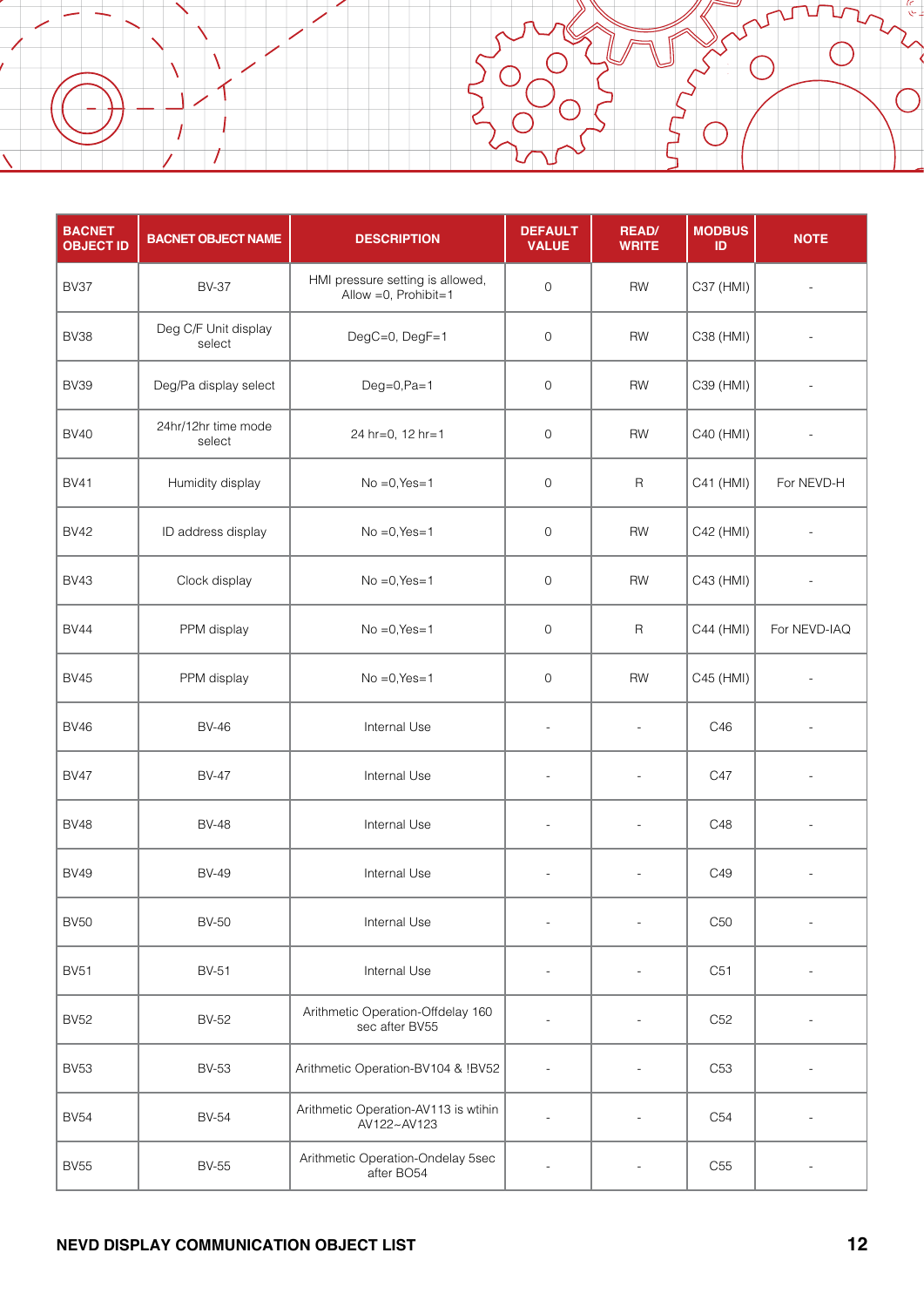**OBJECT LIST**

 $7 = 7$ 

| <b>BACNET</b><br><b>OBJECT ID</b> | <b>BACNET OBJECT NAME</b> | <b>DESCRIPTION</b>                                                          | <b>DEFAULT</b><br><b>VALUE</b> | <b>READ/</b><br><b>WRITE</b> | <b>MODBUS</b><br>ID      | <b>NOTE</b>              |
|-----------------------------------|---------------------------|-----------------------------------------------------------------------------|--------------------------------|------------------------------|--------------------------|--------------------------|
| <b>BV56</b>                       | <b>BV-56</b>              | Arithmetic Operation-BV62 & BV38                                            | $\overline{\phantom{a}}$       | $\overline{a}$               | C <sub>56</sub>          |                          |
| <b>BV57</b>                       | <b>BV-57</b>              | Arithmetic Operation-AV33<br>changes>.1                                     |                                |                              | C <sub>57</sub>          |                          |
| <b>BV58</b>                       | <b>BV-58</b>              | Arithmetic Operation-AV34<br>changes>.1                                     |                                | $\overline{a}$               | C <sub>58</sub>          |                          |
| <b>BV59</b>                       | <b>BV-59</b>              | Air volume set to zero.                                                     |                                |                              | C <sub>59</sub>          |                          |
| <b>BV60</b>                       | <b>BV-60</b>              | Max air volume forced output.                                               |                                | $\overline{a}$               | C60                      |                          |
| <b>BV61</b>                       | <b>BV-61</b>              | Arithmetic Operation-AV35<br>changes>.1                                     |                                | $\overline{a}$               | C61                      |                          |
| <b>BV62</b>                       | <b>BV-62</b>              | Arithmetic Operation-BV57 or BV58<br>or BV61                                |                                |                              | C62                      |                          |
| <b>BV63</b>                       | <b>BV-63</b>              | Damper end position, No =0, Yes=1                                           | $\overline{a}$                 | $\overline{\phantom{a}}$     | C63                      |                          |
| <b>BV64</b>                       | <b>BV-64</b>              | Arithmetic Operation-one shot BV63                                          | $\overline{\phantom{a}}$       | ÷,                           | $\overline{\phantom{a}}$ |                          |
| <b>BV65</b>                       | <b>BV-65</b>              | Arithmetic Operation-AI2 is wtihin<br>$0 - 50$                              |                                | $\overline{a}$               | $\overline{a}$           |                          |
| <b>BV66</b>                       | <b>BV-66</b>              | Arithmetic Operation-one shot BV63                                          | $\overline{\phantom{a}}$       |                              | $\overline{a}$           |                          |
| <b>BV67</b>                       | <b>BV-67</b>              | Arithmetic Operation-<br>CounterCountCompletion of BO6<br>once per 5000 sec | $\overline{\phantom{a}}$       | $\overline{\phantom{a}}$     | $\overline{\phantom{a}}$ |                          |
| <b>BV68</b>                       | <b>BV-68</b>              | Arithmetic Operation-AV98=1                                                 | $\overline{\phantom{a}}$       | $\overline{\phantom{a}}$     | $\overline{\phantom{a}}$ | $\overline{\phantom{a}}$ |
| <b>BV69</b>                       | <b>BV-69</b>              | Arithmetic Operation-one shot BO6                                           |                                |                              |                          |                          |
| <b>BV70</b>                       | <b>BV-70</b>              | Arithmetic Operation-BV68 or BV80                                           |                                |                              |                          |                          |
| <b>BV71</b>                       | <b>BV-71</b>              | Arithmetic Operation-Ondelay 1sec<br>after BO7                              |                                | $\overline{a}$               | $\overline{a}$           |                          |
| <b>BV72</b>                       | <b>BV-72</b>              | Arithmetic Operation-AV95>2                                                 |                                |                              | $\overline{a}$           |                          |
| <b>BV73</b>                       | <b>BV-73</b>              | Arithmetic Operation-AV99=1                                                 |                                |                              | $\overline{a}$           |                          |
| <b>BV74</b>                       | <b>BV-74</b>              | Arithmetic Operation-BV73 & BV71                                            |                                |                              |                          |                          |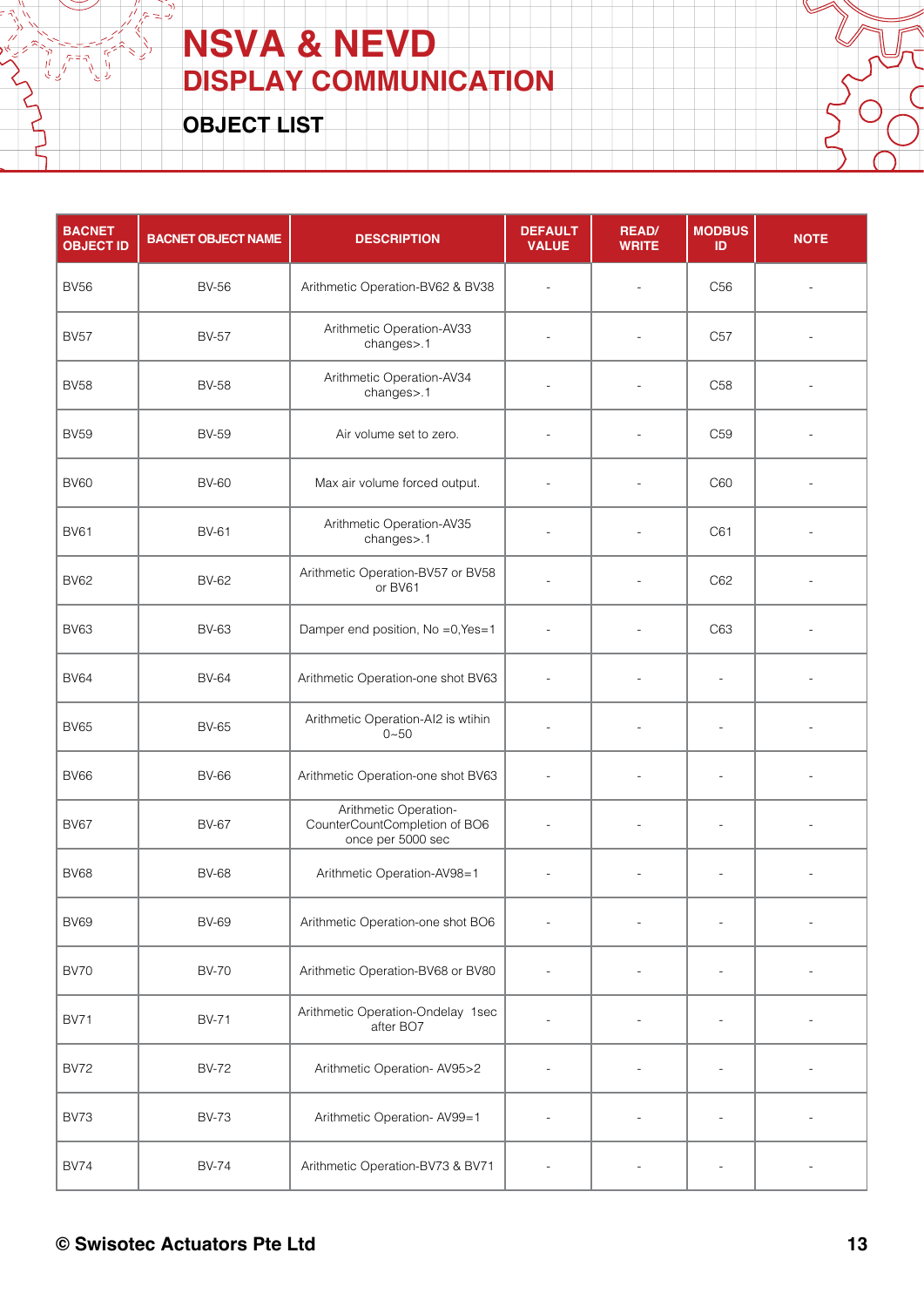| <b>BACNET</b><br><b>OBJECT ID</b> | <b>BACNET OBJECT NAME</b> | <b>DESCRIPTION</b>                                                          | <b>DEFAULT</b><br><b>VALUE</b> | <b>READ/</b><br><b>WRITE</b> | <b>MODBUS</b><br>ID      | <b>NOTE</b> |
|-----------------------------------|---------------------------|-----------------------------------------------------------------------------|--------------------------------|------------------------------|--------------------------|-------------|
| <b>BV75</b>                       | <b>BV-75</b>              | Arithmetic Operation-Offdelay 160<br>sec after Initial                      |                                |                              | $\overline{a}$           |             |
| <b>BV76</b>                       | <b>BV-76</b>              | Arithmetic Operation-one shot bv63                                          |                                |                              |                          |             |
| <b>BV77</b>                       | <b>BV-77</b>              | Arithmetic Operation-<br>CounterCountCompletion of BO7<br>once per 5000 sec |                                |                              | $\overline{\phantom{a}}$ |             |
| <b>BV78</b>                       | <b>BV-78</b>              | Arithmetic Operation-AV99 is not<br>equal to 1                              |                                |                              |                          |             |
| <b>BV79</b>                       | <b>BV-79</b>              | Arithmetic Operation-one shot BO7                                           |                                |                              |                          |             |
| <b>BV80</b>                       | <b>BV-80</b>              | Arithmetic Operation-BV71 & BV78                                            |                                |                              |                          |             |
| <b>BV81</b>                       | <b>BV-81</b>              | Arithmetic Operation-AI0 is wtihin<br>90~100-Occupied                       |                                | $\overline{\phantom{a}}$     | $\overline{\phantom{a}}$ |             |
| <b>BV82</b>                       | <b>BV-82</b>              | Arithmetic Operation-AI0 is wtihin<br>0~-20-Unoccupied                      |                                |                              |                          |             |
| <b>BV83</b>                       | <b>BV-83</b>              | Arithmetic Operation-AI3 is wtihin<br>$-18 - 60$                            |                                |                              |                          |             |
| <b>BV84</b>                       | <b>BV-84</b>              | Arithmetic Operation-BV101 or BV32                                          |                                |                              |                          |             |
| <b>BV85</b>                       | <b>BV-85</b>              | Arithmetic Operation-one shot BV89                                          |                                |                              | $\overline{a}$           |             |
| <b>BV86</b>                       | <b>BV-86</b>              | Arithmetic Operation-one shot BV89                                          | $\overline{\phantom{a}}$       |                              | $\overline{a}$           |             |
| <b>BV87</b>                       | <b>BV-87</b>              | Arithmetic Operation-BV2 & BV84                                             |                                |                              | $\overline{a}$           |             |
| <b>BV88</b>                       | <b>BV-88</b>              | Arithmetic Operation-!BV2 & BV84                                            |                                |                              |                          |             |
| <b>BV89</b>                       | <b>BV-89</b>              | Arithmetic Operation-BV83+BV81                                              |                                |                              | $\overline{\phantom{a}}$ |             |
| <b>BV90</b>                       | <b>BV-90</b>              | Internal Use                                                                |                                |                              | $\overline{\phantom{a}}$ |             |
| <b>BV91</b>                       | <b>BV-91</b>              | Internal Use                                                                |                                |                              |                          |             |
| <b>BV92</b>                       | <b>BV-92</b>              | Internal Use                                                                |                                |                              |                          |             |
| <b>BV93</b>                       | <b>BV-93</b>              | Internal Use                                                                |                                |                              |                          |             |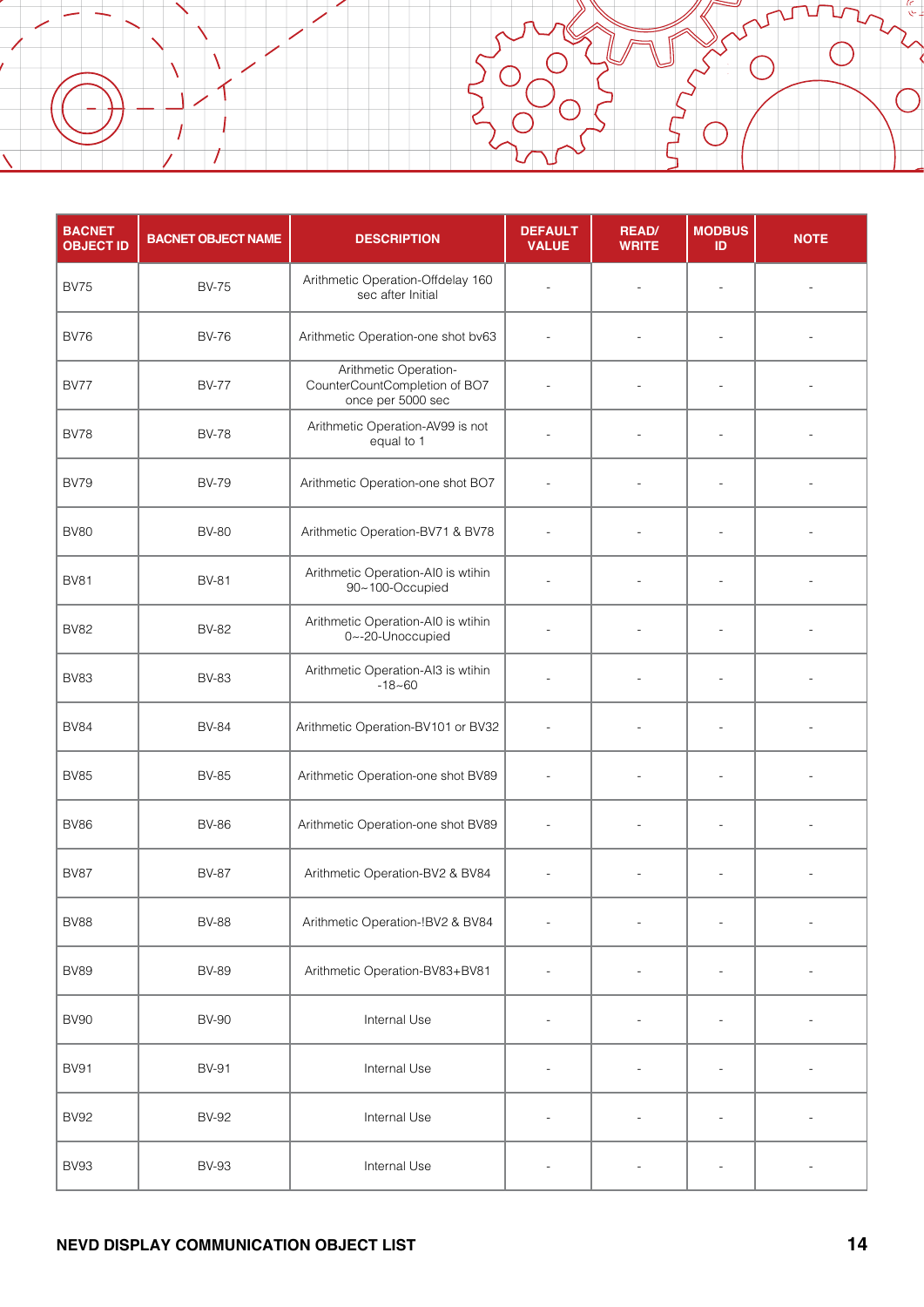**OBJECT LIST**

 $7 = 7$ 

| <b>BACNET</b><br><b>OBJECT ID</b> | <b>BACNET OBJECT NAME</b> | <b>DESCRIPTION</b>                                                             | <b>DEFAULT</b><br><b>VALUE</b> | <b>READ/</b><br><b>WRITE</b> | <b>MODBUS</b><br>ID      | <b>NOTE</b>              |
|-----------------------------------|---------------------------|--------------------------------------------------------------------------------|--------------------------------|------------------------------|--------------------------|--------------------------|
| <b>BV94</b>                       | <b>BV-94</b>              | Internal Use                                                                   | $\overline{a}$                 | $\blacksquare$               | $\overline{a}$           |                          |
| <b>BV95</b>                       | <b>BV-95</b>              | Internal Use                                                                   | $\overline{a}$                 |                              |                          |                          |
| <b>BV96</b>                       | <b>BV-96</b>              | Internal Use                                                                   | $\overline{\phantom{a}}$       |                              | $\overline{a}$           |                          |
| <b>BV97</b>                       | <b>BV-97</b>              | Internal Use                                                                   | $\overline{a}$                 |                              | $\overline{a}$           |                          |
| <b>BV98</b>                       | <b>BV-98</b>              | Internal Use                                                                   | $\overline{\phantom{a}}$       | $\overline{a}$               | $\overline{a}$           |                          |
| <b>BV99</b>                       | <b>BV-99</b>              | Internal Use                                                                   | $\overline{\phantom{a}}$       |                              |                          |                          |
| <b>BV100</b>                      | <b>BV-100</b>             | Arithmetic Operation-Initial=0                                                 | $\overline{a}$                 |                              |                          |                          |
| <b>BV101</b>                      | <b>BV-101</b>             | Arithmetic Operation-BV81   BV83                                               | $\overline{a}$                 | $\overline{a}$               | $\overline{a}$           |                          |
| <b>BV102</b>                      | <b>BV-102</b>             | Internal Use                                                                   | $\overline{\phantom{a}}$       | $\overline{a}$               | $\overline{\phantom{a}}$ |                          |
| <b>BV103</b>                      | BV-103                    | Arithmetic Operation-one shot BV7                                              | $\overline{a}$                 | $\overline{a}$               | $\overline{a}$           |                          |
| <b>BV104</b>                      | <b>BV-104</b>             | Arithmetic Operation-<br>CounterCountCompletion of BV105<br>once per AV117 sec | $\overline{a}$                 |                              | $\overline{a}$           |                          |
| <b>BV105</b>                      | <b>BV-105</b>             | Arithmetic Operation-Counter Start<br>$Initial=1$                              | $\overline{a}$                 | $\overline{\phantom{a}}$     | $\overline{a}$           | $\overline{a}$           |
| <b>BV106</b>                      | <b>BV-106</b>             | Arithmetic Operation-AI12<br>changes>2                                         | $\blacksquare$                 | $\overline{a}$               | $\overline{\phantom{a}}$ | $\overline{\phantom{a}}$ |
| <b>BV107</b>                      | <b>BV-107</b>             | Arithmetic Operation-one shot BV106                                            | $\overline{\phantom{a}}$       | $\overline{a}$               | $\overline{a}$           | $\blacksquare$           |
| <b>BV108</b>                      | BV-108                    | Arithmetic Operation-BV107<br>changes count>25                                 |                                |                              |                          |                          |
| <b>BV109</b>                      | BV-109                    | Arithmetic Operation-AV75<br>changes>2                                         | $\overline{\phantom{a}}$       | $\overline{\phantom{a}}$     | $\overline{a}$           | $\overline{a}$           |
| <b>BV110</b>                      | <b>BV-110</b>             | Arithmetic Operation-AV68 is wtihin<br>$0 - 10$                                |                                |                              | $\overline{a}$           | ÷,                       |
| <b>BV111</b>                      | <b>BV-111</b>             | Arithmetic Operation-BV103 &<br><b>BV110</b>                                   |                                |                              | $\overline{a}$           |                          |
| <b>BV112</b>                      | BV-112                    | temp 135                                                                       |                                |                              |                          |                          |